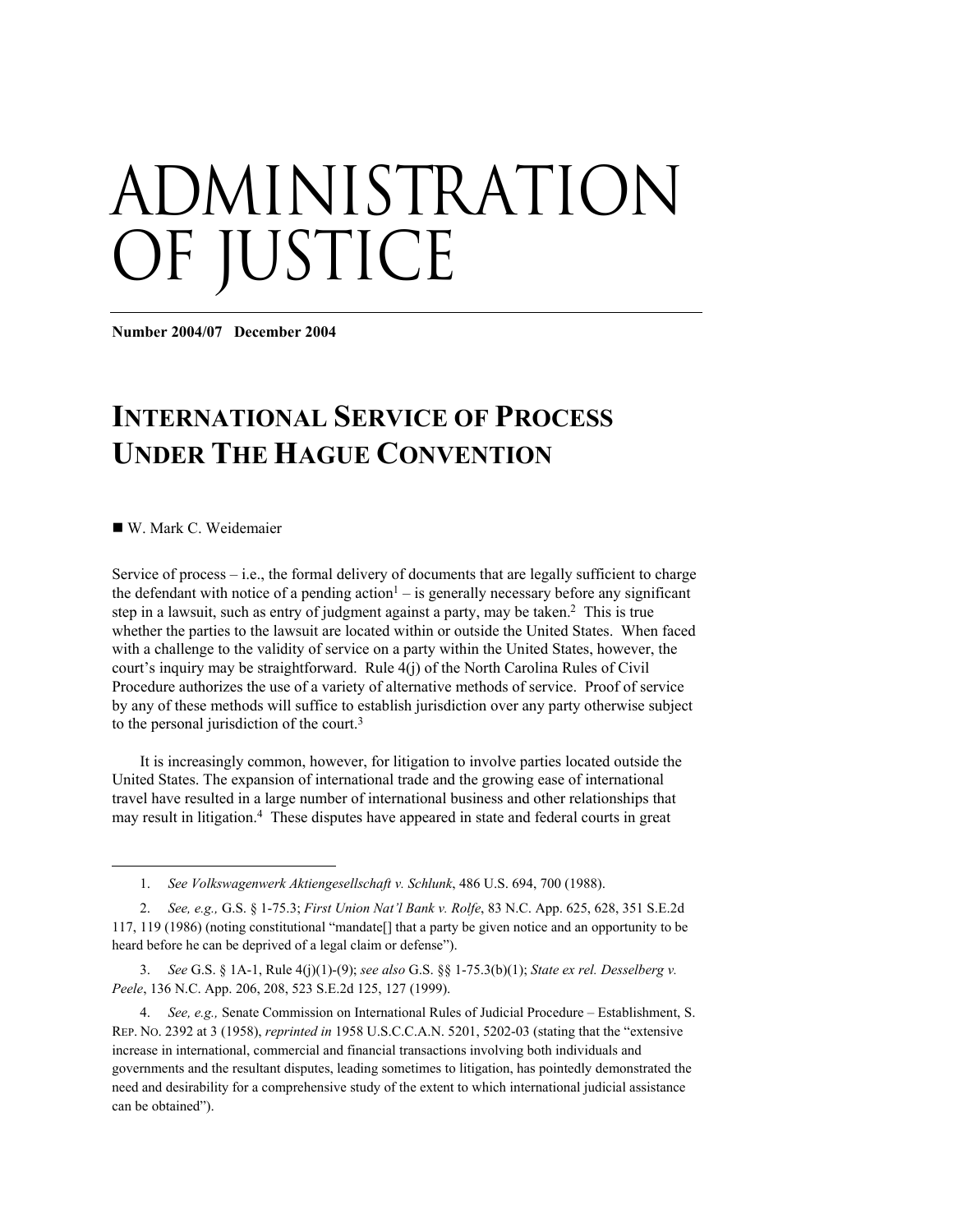variety, from product liability suits by U.S. residents against foreign defendants, $5$  to international business disputes between U.S. and foreign companies, $6$  to personal injury and other suits by U.S. residents based on a foreign defendant's conduct while in the United States.7 Likewise, the ease of international travel, not to mention the presence of members of the U.S. Armed Forces overseas, lends an international dimension to disputes, such as paternity, divorce, and child custody and support, more traditionally viewed as "domestic" in character.8

As in a lawsuit between domestic parties, the court may not render a judgment against a party located outside the United States unless that party has been properly served.9 But unlike domestic service of

5. *See, e.g., Warzynski v. Empire Comfort Sys., Inc.*, 102 N.C. App. 222, 401 S.E.2d 801 (1991); *Hayes v. Evergo Tel. Co., Ltd.*, 100 N.C. App. 474, 397 S.E.2d 325 (1990); *Bush v. BASF Wyandotte Corp.*, 64 N.C. App. 41, 306 S.E.2d 562 (1983).

 $\overline{a}$ 

6. *See, e.g., Koehler v. Dodwell*, 152 F.3d 304 (4th Cir. 1998); *Eplus Technology, Inc. v. Aboud*, 155 F. Supp. 2d 692 (E.D. Va. 2001).

7. *See, e.g., Hocke v. Hanyane*, 118 N.C. App. 630, 456 S.E.2d 858 (1995); *Randolph v. Hendry*, 50 F. Supp. 2d 572 (S.D. W. Va. 1999).

8. *See, e.g., Tataragasi v. Tataragasi*, 124 N.C. App. 255, 477 S.E.2d 239 (1996); *see also* Maj. Wendy P. Daknis, *Home Sweet Home: A Practical Approach to Domicile*, 177 Mil. L. Rev. 49, 62 n.75 (2003) (noting that, in 2001, the U.S. Army's Legal Assistance Offices assisted over 29,000 clients with divorce-related issues); Maj. Alan L. Cook, *The Armed Forces as a Model Employer in Child Support Enforcement: A Proposal to Improve Service of Process on Military Members*, 155 Mil. L. Rev. 153, 153-54 & nn. 4-6 (1998) (noting varying estimates that the federal government, and primarily the Department of Defense, employed up to 100,000 parents who were in arrears on child support obligations).

9. *See Warzynski*, 102 N.C. App. at 228, 401 S.E.2d at 805 (evaluating validity of service on defendant located outside U.S.).

In addition to service of process, or an exemption to service, the court must have personal jurisdiction over the defendant. North Carolina's "long-arm" statute, G.S. § 1- 75.4, identifies the circumstances under which courts have personal jurisdiction over parties who have been served with process "pursuant to Rule 4(j), Rule 4(j1), or Rule 4(j3)" of the North Carolina Rules of Civil Procedure. G.S. §§ 1-75.3 and 1-75.6 authorize courts to enter judgment against, or

process, which can often be accomplished with relative ease, international service of process has been

described as "complex and time consuming,"10 and "bordered on all sides with fatal pitfalls."11 Not surprisingly, then, courts are frequently called upon to decide the validity of a party's attempts to serve an adversary located overseas.12

This bulletin addresses some commonlyencountered issues related to international service of process, particularly those arising under the Convention on the Service Abroad of Judicial and Extrajudicial Documents in Civil or Commercial Matters, also known as the Hague Convention (the "Convention").<sup>13</sup> Although the bulletin provides an

 $\overline{a}$ 

exercise personal jurisdiction over, a party subject to jurisdiction under the "long-arm" statute if the party has been served "pursuant to" or "in accordance" with "Rule 4(j) or 4(j1)." Service outside the U.S., however, is authorized by Rule *4(j3)*, to which these sections do not refer at all.

This seems to be an oversight. G.S. §§ 1-75.3 and 1- 75.6 were enacted in 1967. *See* 1967 N.C. Sess. Laws c. 954 § 2. Rule 4's international service provisions were added two years later, as Rule 4(j)(9)d, *see* 1969 N.C. Sess. Laws c. 895 § 4, and therefore fell within the existing references in these sections to "Rule  $4(j)$ ." The international service provisions were later moved to 4(j3). *See* 1981 N.C. Sess. Laws c. 540 § 3. But although in 1995 the long-arm statute was amended to include a reference to Rule 4(j3), *see* 1995 N.C. Sess. Laws c. 389 § 1 (amending G.S. § 1-75.4), no such amendment was made to G.S. §§ 1-75.3 or 1-75.6. *Compare* 1983 N.C. Sess. Laws c. 231 (amending G.S. §§ 1- 75.3, 1-75.4, and 1-75.6 to add a reference to Rule 4(j1) after provisions governing service by publication, formerly in Rule  $4(j)$ , were moved to  $4(j1)$ ).

10. *Loral Fairchild Corp. v. Matsushita Elec. Indus. Co., Ltd.*, 805 F. Supp. 3, 5 (E.D.N.Y. 1992).

11. Gary B. Born, *International Civil Litigation in United States Courts* 757 (Kluwer Law Int'l, 3d ed. 1996) (quotation omitted) [herein, "Born"].

12. *See, e.g., Hayes*, 100 N.C. App. 474, 397 S.E.2d 325; *Warzynski*, 102 N.C. App. at 222, 401 S.E.2d at 801; *Hanyane*, 118 N.C. App. 630, 456 S.E.2d 858; *see also* G.S. § 1-75.11 (requiring court to verify proper service and existence of personal jurisdiction before entering judgment against non-appearing defendant).

13. *See* Convention on the Service Abroad of Judicial and Extrajudicial Documents in Civil or Commercial Matters, Done at the Hague November 15, 1965 (entered into force for the United States February 10, 1969), 20 U.S.T. 361; T.I.A.S. 6638; 658 U.N.T.S. 163; 28 U.S.C. (Appendix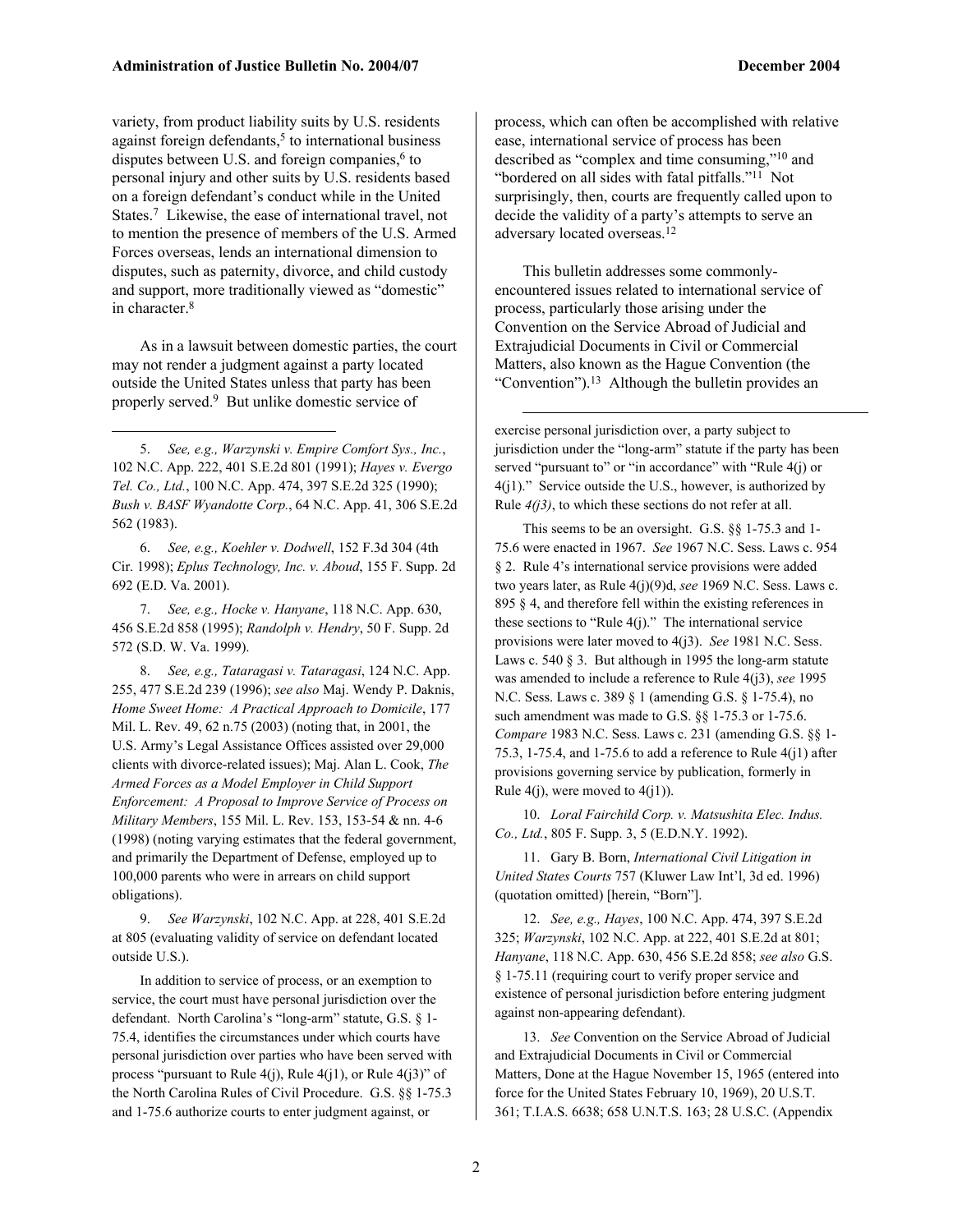overview, it does not purport to be an exhaustive guide to the Convention or to international service of process generally.14 Instead, the bulletin focuses on the interaction between the Convention and Rule 4(j3) of the North Carolina Rules of Civil Procedure, which authorizes service of process "in a place not within the United States." In particular, the bulletin focuses on several issues that judges commonly encounter, including:

- when and where the Convention applies;
- what methods of service the Convention authorizes;
- the countries in which service by mail is available;
- the procedural requirements for service by mail, where it is available; and
- the rules applicable to service of process on U.S. servicemembers stationed overseas.

This is not an area of the law characterized by great certainty. Nevertheless, this bulletin summarizes those areas where the law provides clear guidance and, in areas where guidance is lacking, attempts to provide guidance consistent with the likely direction of North Carolina law. The bulletin contains only a brief discussion of international service on members of the Armed Forces. Readers interested in a more thorough discussion of service on members of the Armed Forces, whether located in the United States or abroad, should read Administration of Justice Bulletin No. 2004/08, *Service of Process and the Military* (Dec. 2004).

following Fed. R. Civ. P. 4) [herein, "the Convention"]. A searchable, electronic copy of the Convention can be found on the website of the Hague Conference on Private International Law <http://hcch.e-vision.nl/index\_en.php?act= conventions.text&cid=17> (last visited Nov. 30, 2004).

 $\overline{a}$ 

14. There are any number of useful guides to international service, particularly Bruno A. Ristau, *International Judicial Assistance: Civil and Commercial* (Int'l Law Inst. 2000) ("Ristau") and Born, *supra* note 11. The U.S. Department of State website also contains a variety of materials related to international judicial assistance, including a flyer discussing service of process abroad and links to country-specific requirements <http://travel. state.gov/law/judicial\_assistance.html> (last visited Nov. 30, 2004).

# **International service of process under North Carolina law**

Any inquiry into the validity of international service of process begins with Rule 4(j3) of the North Carolina Rules of Civil Procedure. Because Rule  $4(i3)$  is nearly identical to federal Rule 4(f), federal cases are useful interpretive guides.15

Rule 4(j3) establishes three basic categories of international service methods.<sup>16</sup> First, Rule  $4(j3)(1)$ directs parties to use an "internationally agreed means" of service if one is available. Second, if there is no

15. *See, e.g., Sutton v. Duke*, 277 N.C. 94, 101, 176 S.E.2d 161, 165 (1970) ("[S]ince the federal and, presumably, the New York rules are the source of NCRCP we will look to the decisions of the[se] jurisdictions for enlightenment and guidance . . ."). When added in 1969 as Rule  $4(j)(9)$ d, the international service provisions of N.C. Rule 4 were modeled on the comparable provisions then contained in Fed. R. Civ. P. 4(i). *See* G.S. § 1A-1, Rule 4, comment to 1969 Amendment.

16. In relevant part, Rule 4(j3) provides:

Unless otherwise provided by federal law, service upon a defendant, other than an infant or an incompetent person, may be effected in a place not within the United States:

(1) By any internationally agreed means reasonably calculated to give notice, such as those means authorized by the [Convention] . . .; or

(2) If there is no internationally agreed means of service or the applicable international agreement allows other means of service, provided that service is reasonably calculated to give notice:

a. In the manner prescribed by the law of the foreign country for service in that country in an action in any of its courts of general jurisdiction;

b. As directed by the foreign authority in response to a letter rogatory or letter of request; or

c. Unless prohibited by the law of the foreign country, by

1. Delivery to the individual personally of a copy of the summons and the complaint and, upon a corporation, partnership, association or other such entity, by delivery to an officer or a managing or general agent;

2. Any form of mail requiring a signed receipt, to be addressed and dispatched by the clerk of the court to the party to be served; or

(3) By other means not prohibited by international agreement as may be directed by the court.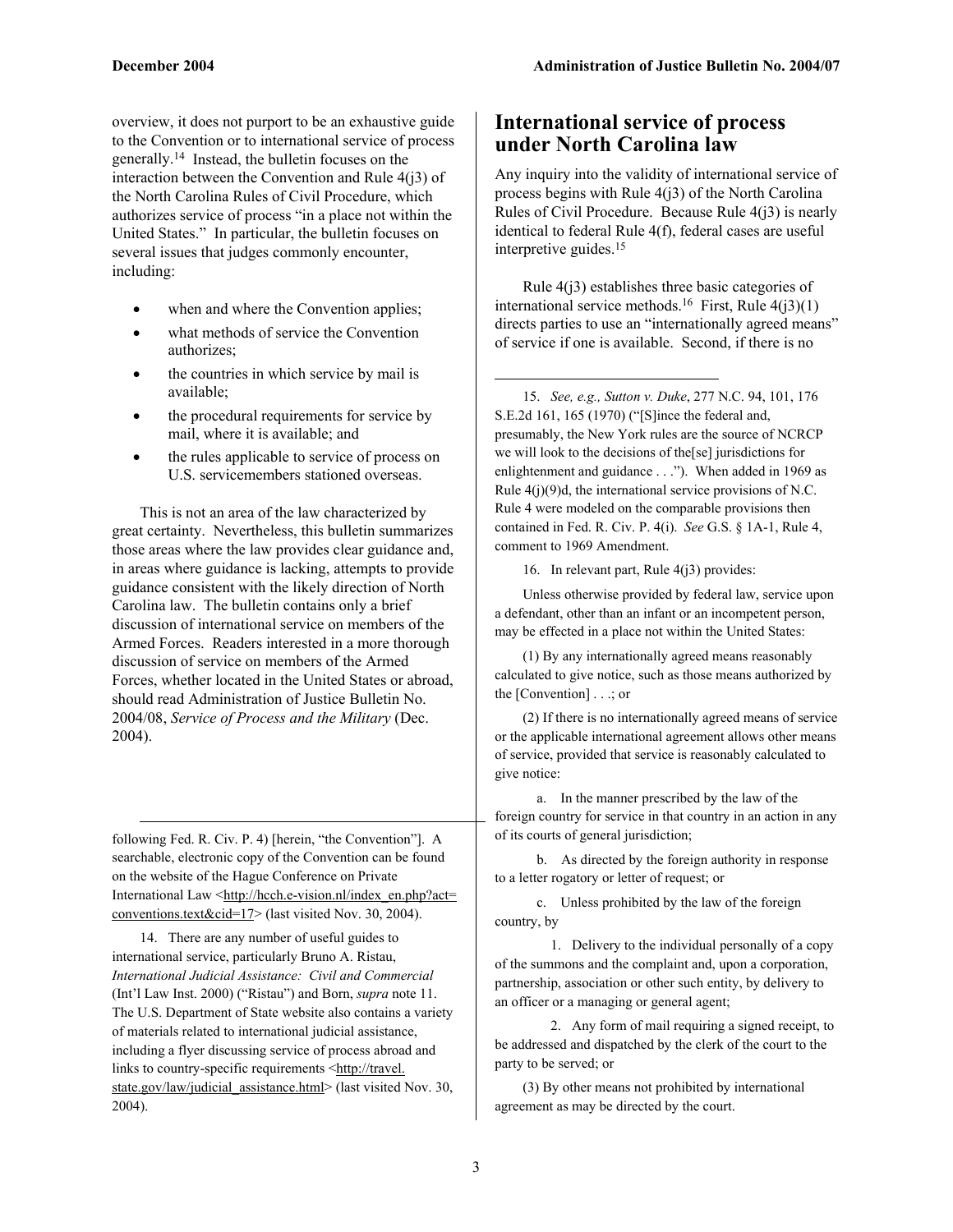internationally agreed means of service, or if the "applicable international agreement" allows service by other means, Rule  $4(i3)(2)$  authorizes a number of additional service methods, including:

- service in a manner prescribed by the law of the foreign country in an action in any of its courts of general jurisdiction;
- service in a manner directed by the foreign authority in response to a letter rogatory; or
- unless prohibited by the law of the foreign country, service by personal delivery or by any form of mail requiring a signed receipt, if the mail is addressed and dispatched by the clerk of court to the party to be served.17

Finally, Rule 4(j3) permits the court to order service by other means, provided the method used is not prohibited by international agreement.

In each case, the manner of service must be reasonably calculated to give notice to the defendant of the lawsuit. This constraint ensures that the method of service is consistent with constitutional due process requirements of the North Carolina and U.S. Constitutions.18

# **Rule 4(j3)(1): Service by "internationally agreed means" such as the Hague Convention**

Rule  $4(i3)(1)$  authorizes service by "any internationally agreed means reasonably calculated to give notice" of the action. The primary "internationally agreed

17. *See* G.S. § 1A-1, Rule 4(j3)(2)a, b, & c.

 $\overline{a}$ 

18. "An elementary and fundamental requirement of due process in any proceeding . . . is notice reasonably calculated, under all the circumstances, to apprise interested parties of the pendency of the action and afford them an opportunity to present their objections. The notice must be of such nature as reasonably to convey the required information and it must afford a reasonable time for those interested to make their appearance." *Mullane v. Central Hanover Bank & Trust Co.*, 339 U.S. 306, 314 (1950); *see also McDonald's Corp. v. Dwyer*, 338 N.C. 445, 448, 450 S.E.2d 888, 891 (1994) (noting same requirement under N.C. Constitution). Whether service meets this standard depends on the circumstances of each case, including the availability of other methods of service. *See Mullane*, 339 U.S. at 313- 15; *Greene v. Lindsey*, 456 U.S. 444, 451-54 (1982).

means" of service, and the only one expressly referenced in Rule  $4(j3)(1)$ , is the Hague Convention, a multilateral treaty developed at the Tenth Session of the Hague Conference on Private International Law in October 1964.19 The Convention represents an attempt to "improve the organization of mutual judicial assistance . . . by simplifying and expediting the procedure" for international service of process.20 Table A, at the end of this bulletin, lists the countries (including any territories, possessions, or other jurisdictional entities) in which the Convention is presently in force.

When service is to be made in a country that has ratified or acceded to the Hague Convention (a "Contracting State"), the serving party must use the Convention's procedures. $2<sup>1</sup>$  This is true whether the lawsuit in which service is to be made is pending in state or federal court.<sup>22</sup> The Convention, however, does not apply to every lawsuit involving a party outside the United States, even a party physically located in a Contracting State. Rather, by its terms the Convention applies "in all cases, in civil or commercial matters, where there is occasion to transmit a judicial or extrajudicial document for service abroad."23 Two questions must therefore be answered before determining that the Convention applies in a particular case: is the lawsuit a "civil or commercial matter," and does service require the transmission of documents abroad?

- 19. *See* Born, *supra* note 11 at 797.
- 20. *See* Convention, preamble.

21. *See Schlunk*, 486 U.S. at 705 (stating that "compliance with the Convention is mandatory in all cases to which it applies"); *see also* G. Gray Wilson, *North Carolina Civil Procedure* § 4-24 (Michie, 2d ed. 1995) (same); *Lafarge Corp. v. Altech Environment, U.S.A.*, 220 F. Supp. 2d 823, 831 (E.D. Mich. 2002); *Darden v. DaimlerChrysler North Am. Holding Corp.*, 191 F. Supp. 2d 382, 387 (S.D.N.Y. 2002); *Taft v. Moreau*, 177 F.R.D. 201, 203 (D. Vt. 1997).

22. *See Schlunk*, 486 U.S. at 699. It is also true even if the party to be served is a U.S. national living overseas. Rule 4(j3) applies to "service upon a *defendant* . . . [to] be effected in a place not within the United States," G.S. §1A-1, Rule 4(j3) (emphasis added), and does not distinguish between U.S. nationals and other potential defendants.

23. Convention, Art. 1.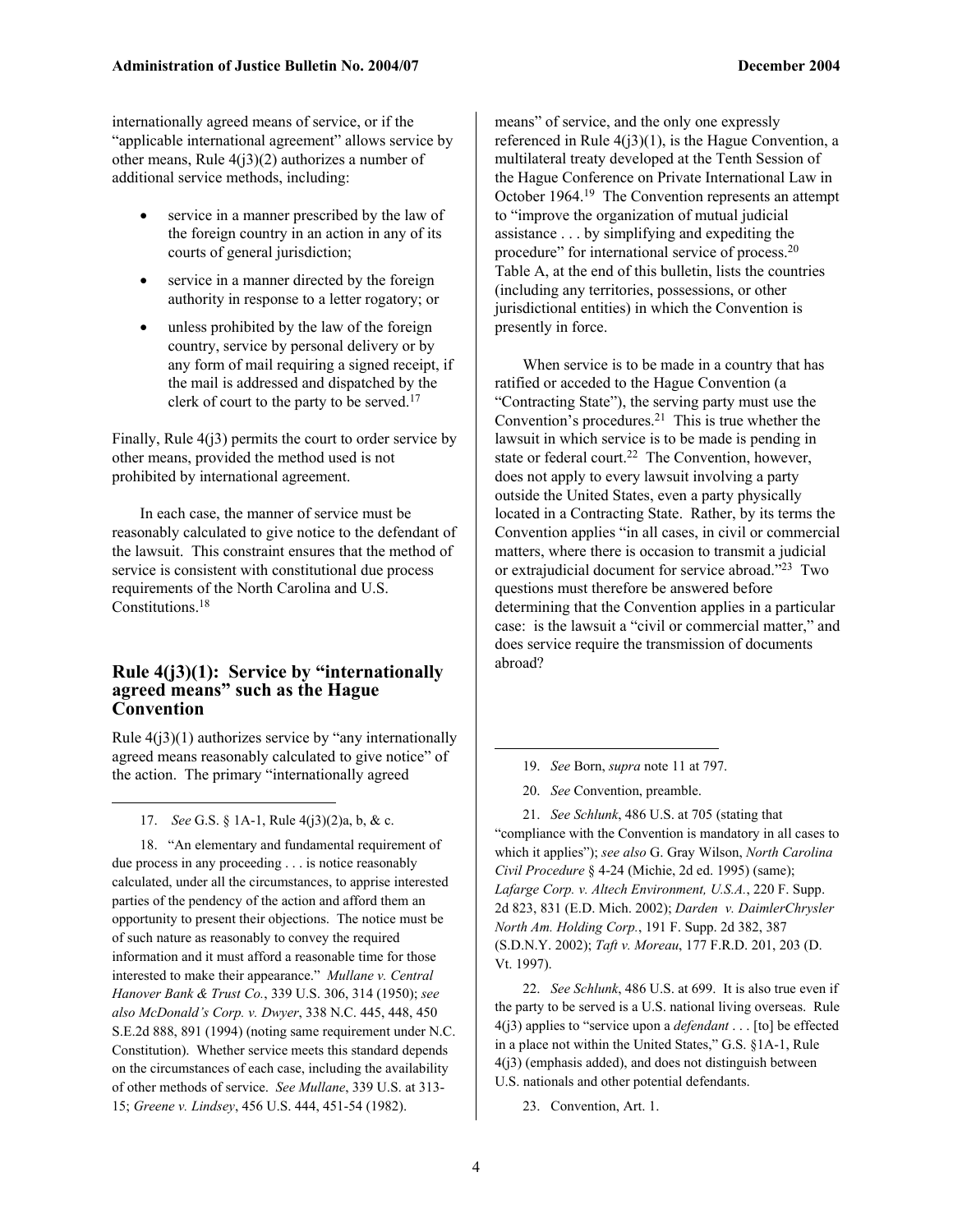# *What is a "Civil or Commercial" Matter?*

The Convention does not define "civil or commercial matter," nor does the Convention's negotiating history shed much light on the meaning of this term.24 The various Contracting States appear to have divergent views on its meaning. Some States, particularly civil law jurisdictions, distinguish matters of "public law," such as administrative proceedings, from "private law" civil and commercial matters. On this basis, some Contracting States have declined to serve legal documents issued by U.S. administrative agencies.<sup>25</sup> Likewise, some Contracting States may not apply the "civil or commercial" label to lawsuits seeking multiple or punitive damages or asserting claims under statutes, like the antitrust laws, viewed as establishing "public law."26

Notwithstanding these divergent views on what constitutes a "civil or commercial" matter, United States practice has traditionally viewed all noncriminal cases, including administrative proceedings, as "civil or commercial matters" to which the Convention applies.27 State and federal courts in North Carolina have taken a similar view, applying the Convention broadly to family and domestic law matters, as well as to other types of civil litigation.<sup>28</sup>

If the Convention does not apply – either in a rare case not involving a "civil or commercial matter" or because the party to be served is not located in a Contracting State – then Rule  $4(i3)(1)$  authorizes service only if another "internationally agreed means" is available.29 If there is no alternative "internationally

24. *See* Born, *supra* note 11 at 800.

1

- 25. *See* Ristau, *supra* note 14 § 4-1-4(1), at 149.
- 26. *See* Born, *supra* note 11 at 800-01 & nn. 199-202.

27. *See* 17 I.L.M. 319 (1978) (report to Secretary of State by U.S. delegate to the 1977 Special Commission); *United Kingdom v. United States*, 238 F.3d 1312, 1318 (11th Cir. 2001) (Convention not applicable to criminal proceedings).

28. *See, e.g., Tataragasi*, 124 N.C. App. 255, 477 S.E.2d 239 (custody action); *In re Letter of Request from the Amtsgericht Ingolstadt, Federal Republic of Germany*, 82 F.3d 590, 593 (4th Cir. 1996) (paternity action; interpreting the Hague Convention on the Taking of Evidence Abroad); *Warzynski*, 102 N.C. App. 222, 401 S.E.2d 801 (product liability action).

29. The only other "internationally agreed means" of service appears to be the Inter-American Convention on Letters Rogatory (the "Inter-American Service Convention"), agreed means," service may be made by one of the methods authorized by Rule  $4(i3)(2)$  or  $4(i3)(3)$ .<sup>30</sup>

# *Does Service Require Transmission of a Document Abroad?*

Even in civil or commercial matters in which the party to be served is located in a Contracting State, the Convention does not apply unless "there is occasion to transmit a . . . document for service abroad."31 Whether service requires the transmission of documents abroad is determined by the law of the forum state.32 So, for example, a foreign corporation authorized to do business in North Carolina may be served by delivering a copy of the summons and complaint to its registered agent or, if it has no agent, to the Secretary of State.<sup>33</sup> Because service in this example does not require transmission of a document abroad, the Convention does not apply.

to which Argentina, Brazil, Chile, Columbia, Ecuador, Guatemala, Mexico, Panama, Paraguay, Peru, the United States, Uruguay, and Venezuela are parties. *See* 14 Int'l Leg. Mat. 339 (1975) (convention); 18 Int'l Leg. Mat. 1238 (1984) (additional protocol); U.S. Department of State flyer, Service of Legal Documents Abroad <http://travel.state.gov/ law/ service\_general.html> (last visited Nov. 30, 2004). Unlike the Hague Convention, the Inter-American Service Convention does not purport to be the exclusive mechanism for serving parties located in signatory countries. *See, e.g., Kreimerman v. Casa Veerkamp, S.A.*, 22 F.3d 634, 639-44 (5th Cir. 1994); *Pizzabiocche v. Vinelli*, 772 F Supp. 1245, 1249 (M.D. Fla. 1991); Born, *supra* note 11 at 835.

1

30. The service methods set forth in Rule  $4(j3)(2)$  are also available if the applicable international agreement allows service by other methods.

31. Convention, Art. 1; *see also* G.S. § 1A-1, Rule 4(j3) (setting forth rules for effecting service "in a place not within the United States").

32. *See Schlunk*, 486 U.S. at 700.

33. *See* G.S. § 1A-1, Rule 4(j)(6); G.S. § 55-15-07 (requiring foreign corporations authorized to transact business in North Carolina to maintain a registered agent); G.S. § 55D-33 (authorizing service on registered agent or, if no registered agent exists, upon the Secretary of State). *Cf. Bush v. BASF Wyandotte Corp.*, 64 N.C. App. 41, 306 S.E.2d 562 (1983) (holding that service may be made upon Secretary of State where Secretary is proper agent for service of process, but incorrectly concluding that Secretary was proper agent in that case); Wilson, *supra* note 21 § 4-24, at 74 n. 230 (noting incorrect conclusion in *Bush*).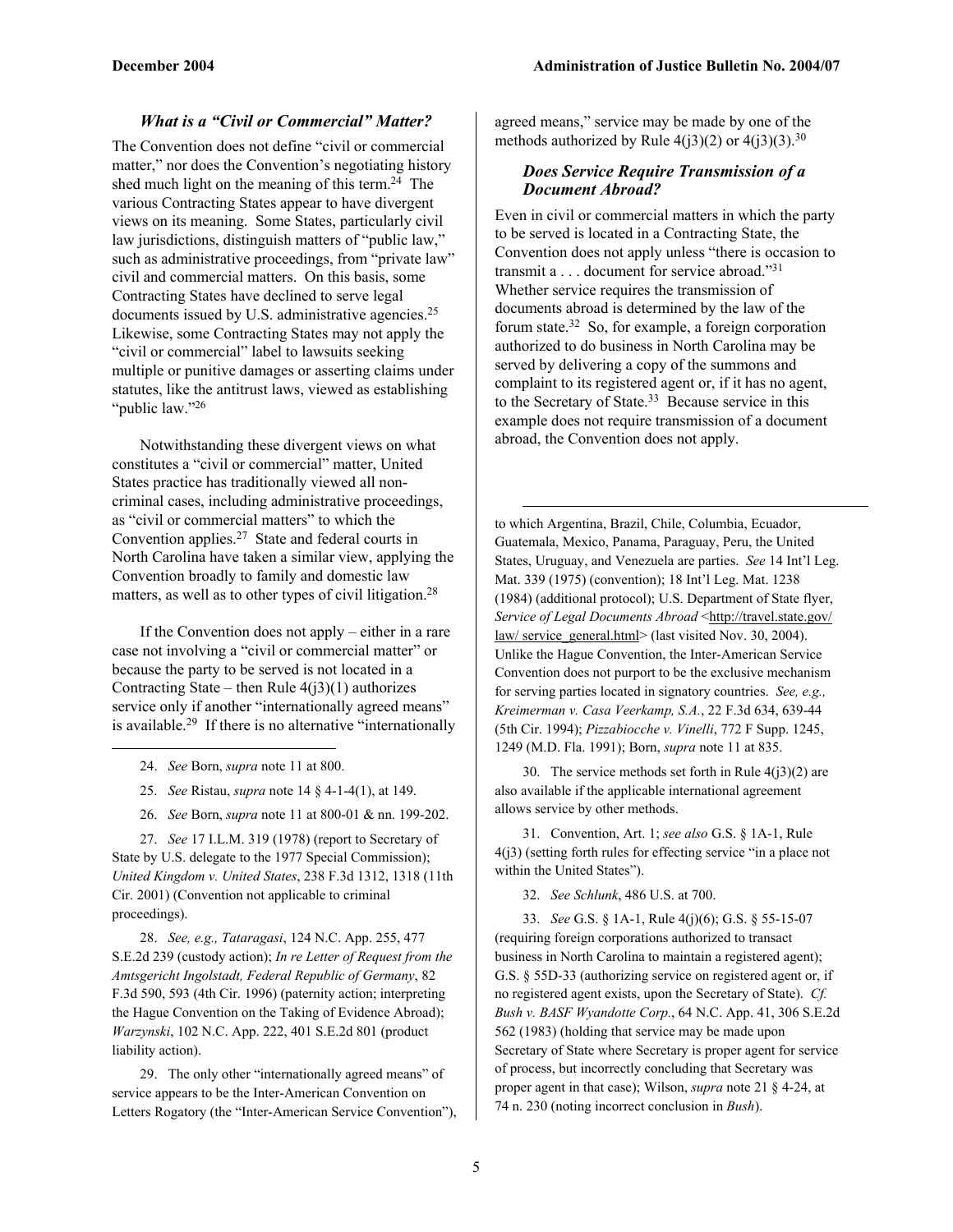# **Available Methods of Service Under the Hague Convention**

Under Rule  $4(j3)(1)$ , a party to a civil or commercial case requiring the transmission of service papers to a defendant in a Contracting State must use one of the procedures established by the Hague Convention.34 The principal innovation of the Convention, and its primary and favored service mechanism, is service through the Central Authority of the country in which service is to be made.

Article 2 of the Convention requires each Contracting State to establish a Central Authority to receive requests for service from other Contracting States.35 The Central Authority of the receiving State is obliged to execute service requests, either by formal service under the local law of the receiving State, or by a method requested by the serving party (unless that method is incompatible with the law of the receiving State), or by informal delivery to an addressee who voluntarily accepts service.36 Each Contracting State may require documents served by its Central Authority pursuant to local law to be translated into one of its official languages. $37$  After attempting – and hopefully completing – service, the Central Authority of the receiving State returns to the applicant a certificate describing the method, time, and place of service and

34. *See Schlunk*, 486 U.S. at 705 (stating that "compliance with the Convention is mandatory in all cases to which it applies"); Convention Art. 1 (in civil or commercial matters, Convention applicable "in all cases" where documents must be transmitted abroad to obtain service).

35. *See* Convention Art. 2. Information about each State's Central Authority can be found in the country-specific declarations appended to Fed. R. Civ. P. 4 or on the Department of State's website. *See supra* note 14. The United States Department of Justice is the Central Authority for the United States. *See* 28 C.F.R. § 0.49(b). Each Contracting State may also require that any requests for service originating *from* that country be channeled through its Central Authority. Parties to U.S. litigation, however, need not channel requests for service in other Contracting States through the Department of Justice. Instead, American attorneys may send requests directly to the Central Authority in the Contracting State where service is to be made. *See* Ristau, *supra* note 14 § 4-2-1, at 173.

36. *See* Convention Art. 5.

 $\overline{a}$ 

37. *See* Ristau, *supra* note 14 § 4-2-3(5), at 184-89 (suggesting that a State may require translation only if documents are to be served via its local law, rather than in a manner requested by the serving party).

identifying the person to whom the documents were delivered<sup>38</sup>

The Convention, however, does not require use of the Central Authority mechanism. Indeed, because service via the Central Authority can be time consuming and cumbersome, many litigants opt to use alternative service mechanisms identified by the Convention. These include:

Service via consular or diplomatic channels: Each Contracting State may serve documents upon persons abroad directly through its diplomatic or consular agents. Each State, however, may object to such service unless the document is to be served on a national of the State from which the documents originate.39 The Convention also permits Contracting States to use consular agents and, in exceptional circumstances, diplomatic agents to forward service documents to designated authorities in the receiving State.40 U.S. litigants, however, typically may not rely on these methods of service, as U.S. law prohibits foreign service officers from serving process, or appointing others to do so, in most cases.<sup>41</sup>

Service through judicial officers, officials, or other competent persons: The Convention also permits service to be made "directly through the judicial officers, officials, or other competent persons" of the State in which service is to be made, thus bypassing the Central Authority mechanism.42 Contracting States may also object to this form of service.<sup>43</sup>

- 40. *See* Convention Art. 9.
- 41. *See* 22 C.F.R. § 92.85.

42. Convention Art. 10(b), (c) (referring to "the freedom" of forum judicial officers, officials, or "other competent persons," as well as "any person interested in a judicial proceeding," to effect service directly through judicial officers, officials, or other competent persons of the State of destination).

43. *See id.*; *see also* Ristau, *supra* note 14 § 4-3-5(4), at 217 (listing countries that have objected).

<sup>38.</sup> *See* Convention Art. 6 (also requiring Central Authority to explain why documents were not served, if applicable).

<sup>39.</sup> *See* Convention Art. 8; *see also* Ristau, *supra* note 14 § 4-3-5(4), at 217 (listing countries that have objected to service pursuant to Article 8).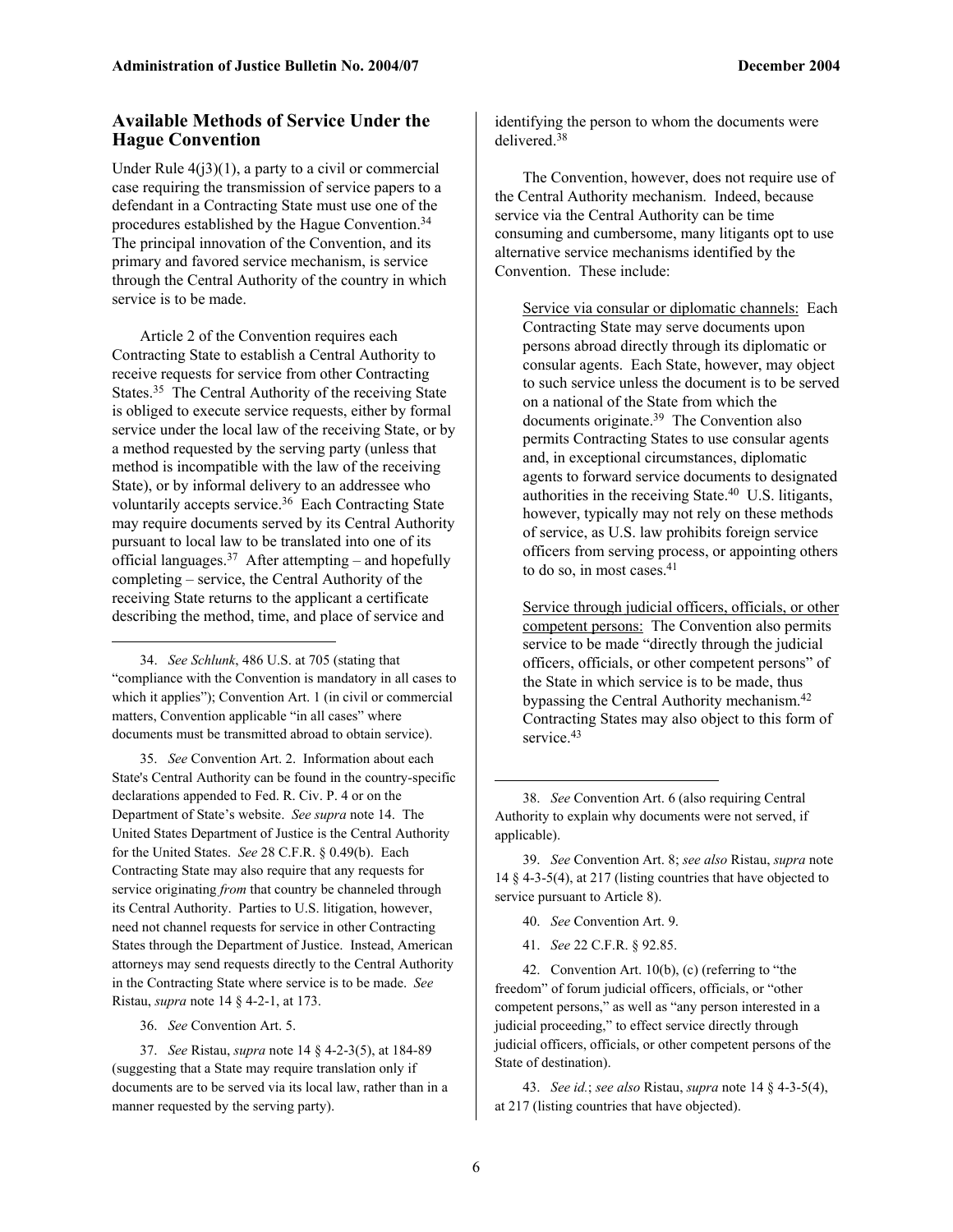Side agreements between Contracting States: Contracting States may also enter into separate agreements establishing additional service mechanisms.44 The United States does not appear to be a party to any such agreements.45

Perhaps the most significant alternative service mechanism contemplated by the Convention, however, is service via "postal channels." This provision, contained in Article 10(a), has generated a substantial body of conflicting case law. Because of this, and because service by mail is perhaps the most frequently attempted form of international service, the following sections of this bulletin discuss service by mail in detail.

# **Service by mail under the Convention and the effect of Rule 4(j3)(2)c.2**

Article 10(a) "has engendered more litigation in the United States than any other section of the Convention."46 Courts in the United States, for example, are sharply divided on whether Article 10(a) permits international mail service at all, a question the North Carolina Court of Appeals appears to have answered in the affirmative.47 Moreover, there remain unanswered questions about the mechanics of international mail service, among them whether litigants or the clerk of court are responsible for mail service and whether the Convention, Rule 4(j3), or constitutional principles require translation of service papers. The following sections attempt to provide guidance in answering these questions.

44. *See* Convention Art. 11. Article 11 appears primarily to contemplate "side agreements" permitting "direct communication between [the] respective authorities" of the Contracting States. *Id*. (referencing such agreements "in particular").

45. *See* Ristau, *supra* note 14 § 4-3-5(3), at 216. Article 19 of the Convention is a "savings provision," which makes clear that the Convention does not abrogate more liberal service rules under which a Contracting State "permits methods of transmission . . . of documents coming from abroad, for service in its territory." Convention Art. 19; *see also* Born, *supra* note 11 at 812 & 822 n.8.

 $\overline{a}$ 

# *The Hague Convention permits service by mail, provided the country in which service is to be made has not objected.*

At first glance, Article 10(a) of the Convention would seem to permit a litigant in one Contracting State to serve documents by mail on a party in another State. On closer scrutiny, however, the language of Article 10(a) is less clear:

Provided the State of destination does not object, the present Convention shall not interfere with —

> (a) the freedom to send judicial documents, by postal channels, directly to persons abroad.

Unlike other provisions of the Convention, which expressly refer to methods of "serving" judicial documents,48 Article 10(a) refers merely to "the freedom to *send* judicial documents" by postal channels.49 Noting this distinction, many courts have interpreted Article 10(a) narrowly to allow litigants only to send case-related documents through the mail *after* service has been formally accomplished by other means.50 These courts reason that, because the

48. *See, e.g.,* Convention Art. 5 (requiring Central Authority to "serve the document or . . . arrange to have it served"); Art. 8 (Contracting States "shall be free to effect service" in some cases through diplomatic or consular agents); Art. 9 (Contracting States "shall be free" to use consular agents to forward documents "for the purpose of service" to authorities in country where service is to be made); Art. 10(b) & (c) (Convention "shall not interfere with . . . the freedom" of judicial officers and others "to effect service" through competent person of State where service is to be made); Art. 19 (raising prospect of alternative methods "for service" of documents permitted by internal law of country where service is to be made).

49. Convention Art. 10(a) (emphasis added).

50. *See, e.g., Nuovo Pignone, SpA v. STORMAN ASIA M/V*, 310 F.3d 374, 384 (5th Cir. 2002); *Sardanis v. Sumitomo Corp.*, 279 A.D.2d 225, 229 (N.Y. App. Div. 2001); *Knapp v. Yamaha Motor Corp. U.S.A.*, 60 F. Supp. 2d 566, 573 (S.D. W.Va. 1999); *Golub v. Isuzu Motors*, 924 F. Supp. 324, 327-28 (D. Mass. 1996); *Brand v. Mazda Motor of America*, 920 F. Supp. 1169, 1172 (D. Kan. 1996); *Pennebaker v. Kawasaki Motors Corp.*, 155 F.R.D. 153, 157 (S.D. Miss. 1994); *Bankston v. Toyota Motor Corp.*, 889 F.2d 172, 174 (8th Cir. 1989); *Suzuki Motor Co. v. Superior Court*, 249 Cal. Rptr. 376, 381-82 (1988); *Prost v. Honda Motor Co.*, 122 F.R.D 215, 216-17 (E.D. Mo. 1987); *Cooper* 

-

<sup>46.</sup> Born, *supra* note 11 at 811.

<sup>47.</sup> *See infra* notes 55 through 58 and accompanying text.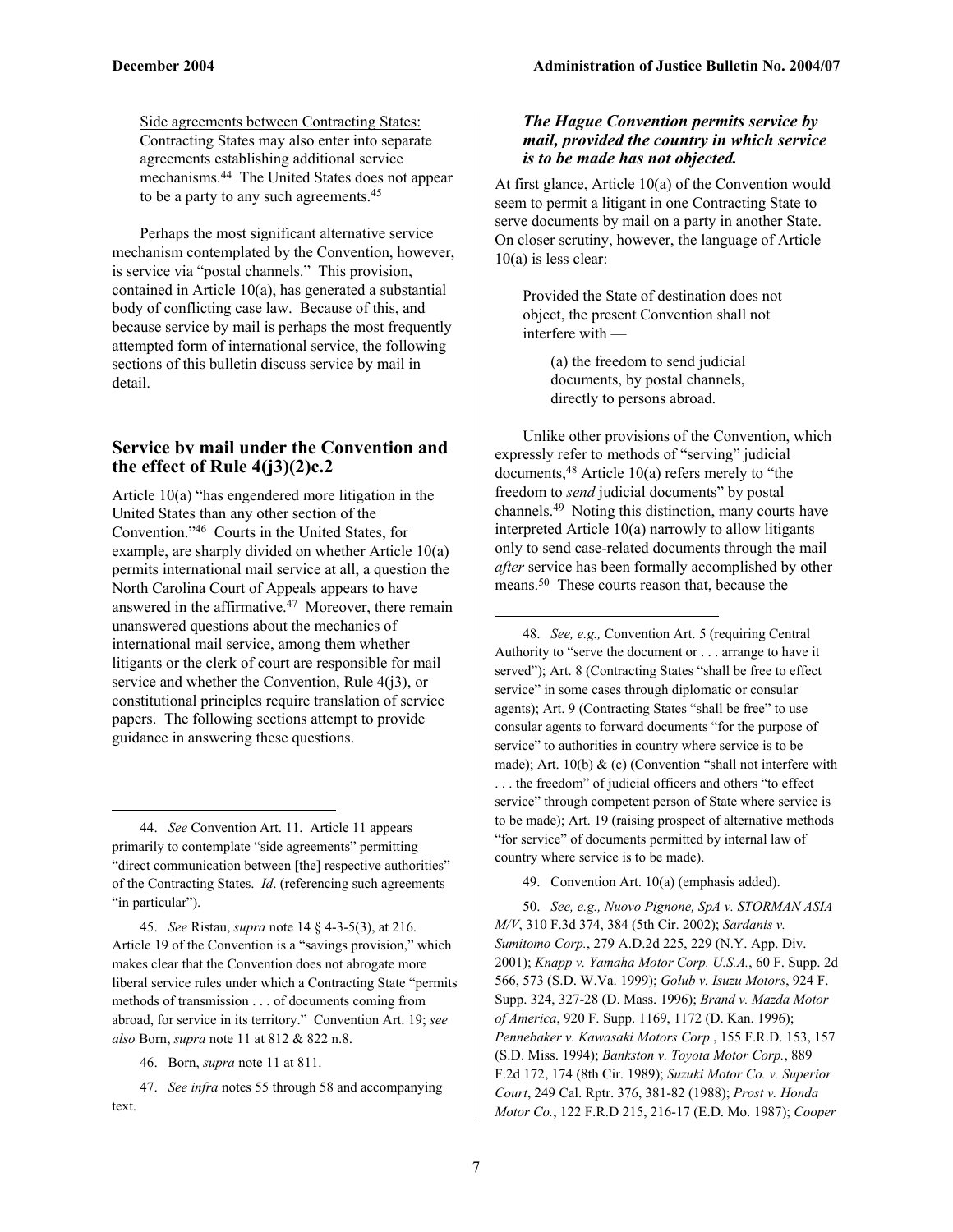Convention uses the term "service" repeatedly in other Articles, the omission of that term from Article 10(a) must have been deliberate.<sup>51</sup> By contrast, other courts disagree with this narrow interpretation and read Article 10(a) to permit service of process by mail.<sup>52</sup> These courts note that the express purpose of the Convention is to "create appropriate means to ensure that . . . documents *to be served abroad* shall be brought to the notice of the addressee,"53 and typically attribute the absence of the term "service" from Article 10(a) to "careless drafting."54

The North Carolina cases are consistent with the broader interpretation of Article 10(a). In *Hayes v. Evergo Telephone Co.*, for example, the North Carolina Court of Appeals held that service upon a defendant in Hong Kong by international registered mail, return receipt requested, was consistent with the Hague Convention.<sup>55</sup> Although the Court did not hold that Article  $10(a)$  permits service by mail in all cases,  $56$ 

*v. Makita, U.S.A., Inc.*, 117 F.R.D. 16, 17 (D. Me. 1987); *Pochop v. Toyota Motor Co*., 111 F.R.D. 464, 466 (S.D. Miss. 1986); *Mommsen v. Toro Co.*, 108 F.R.D. 444, 446 (S.D. Iowa 1985).

 $\overline{a}$ 

51. *See, e.g., Mommsen v. Toro Co.*, 108 F.R.D. 444, 446 (S.D. Iowa 1985).

52. *See, e.g., Brockmeyer v. May*, 383 F.3d 798, 802 (9th Cir. 2004); *Ackermann v. Levine*, 788 F.2d 830, 839-40 (2d Cir. 1986); *Eli Lilly & Co. v. Roussel Corp.*, 23 F. Supp. 2d 460, 470-74 (D.N.J. 1998); *R. Griggs Group Ltd. v. Filanto Spa,* 920 F. Supp. 1100, 1104-08 (D. Nev. 1996); *Gapanovich v. Komori Corp.*, 605 A.2d 1120, 1123-24 (N.J. Super. Ct. App. Div. 1992); *Patty v. Toyota Motor Corp*., 777 F. Supp. 956, 959 (N.D. Ga. 1991); *Meyers v. ASICS Corp.*, 711 F. Supp. 1001, 1007-08 (C.D. Cal. 1989); *Hammond v. Honda Motor Co.*, 128 F.R.D. 638, 641 (D.S.C. 1989); *Nicholson v. Yamaha Motor Co.*, 566 A.2d 135, 143 (Md. Ct. Spec. App. 1989); *Lemme v. Wine of Japan Import, Inc.*, 631 F. Supp. 456, 464 (E.D.N.Y. 1986); *Weight v. Kawasaki Heavy Indus., Ltd.*, 597 F. Supp. 1082, 1085-86 (E.D. Va. 1984).

53. Convention, preamble (emphasis added).

54. *Sandoval v. Honda Motor Co., Ltd.*, 527 A.2d 564, 566 (Pa. Super. 1987).

55. 100 N.C. App. 474, 479, 397 S.E.2d 325, 328 (1980).

56. *See id.* The Court held that service was proper "in this case," relying in part on Article 19 of the Convention, which allows service by methods permitted by the internal law of the State where service is to be made. The Court indicated that Hong Kong's "internal law" permitted mail

in subsequent cases the Court of Appeals has again stated that mail service is consistent with the Convention and Article  $10(a)$ .<sup>57</sup> The Court of Appeals has thus aligned itself with those courts that have concluded that the Convention permits service by mail.58

#### *Numerous Contracting States object to service by mail.*

Although Article 10(a) may permit service by "postal channels," each Contracting State retains the right to object to this manner of service.59 A number of States have exercised this right, including those on the following list:

- Argentina Bulgaria
- 
- Egypt Germany
- China Czech Republic
	-
	-
- 

-

- Greece Hungary
- Latvia Lithuania

service, although it did not explain whether Hong Kong's internal law permitted service by mail "of documents coming from abroad," as Article 19 requires. *See supra* note 45.

57. *See, e.g., Warzynski*, 102 N.C. App. at 228, 401 S.E.2d at 805 (not mentioning Article 10(a) but affirming mail service on Spanish company under Rule 4(j3)(2)c.2); *Peele*, 136 N.C. App. at 208-09, 523 S.E.2d at 127 (stating that Article 10(a) permits mail service). Note, however, that Article 10(a) may not have been at issue in *Peele*. In that case, a German court apparently sent service papers in a German lawsuit to the U.S. Marshals Service, which served the defendant by mail in North Carolina. Thus, service seems to have been made via the Central Authority mechanism – the Marshals Service formerly served documents on behalf of the U.S. Central Authority – and not via Article 10(a), which contemplates mail service "sent directly to persons abroad." Convention Art. 10(a).

58. *See supra* note 52. This broader interpretation of Article 10(a) draws additional support from the negotiating history of the Convention and, apparently, is shared by the U.S. State Department. *See* Ristau, *supra* note 14 § 4-3-5(2), at 205 (reviewing drafting history and concluding that "the draftsmen of the Convention intended the language 'to send judicial documents, by postal channels' to include the service of process"); Letter from Alan J. Kreczko, U.S. Dep't of State Deputy Legal Advisor, to the Admin. Office of the U.S. Courts (Mar. 14, 1991), *quoted in* U.S. Dep't of State Op. Regarding the *Bankston* Case, 30 I.L.M. 260 (1991) (disagreeing with federal case holding that the Hague Convention does not permit service by registered mail).

59. *See* Convention Art. 10 & 21.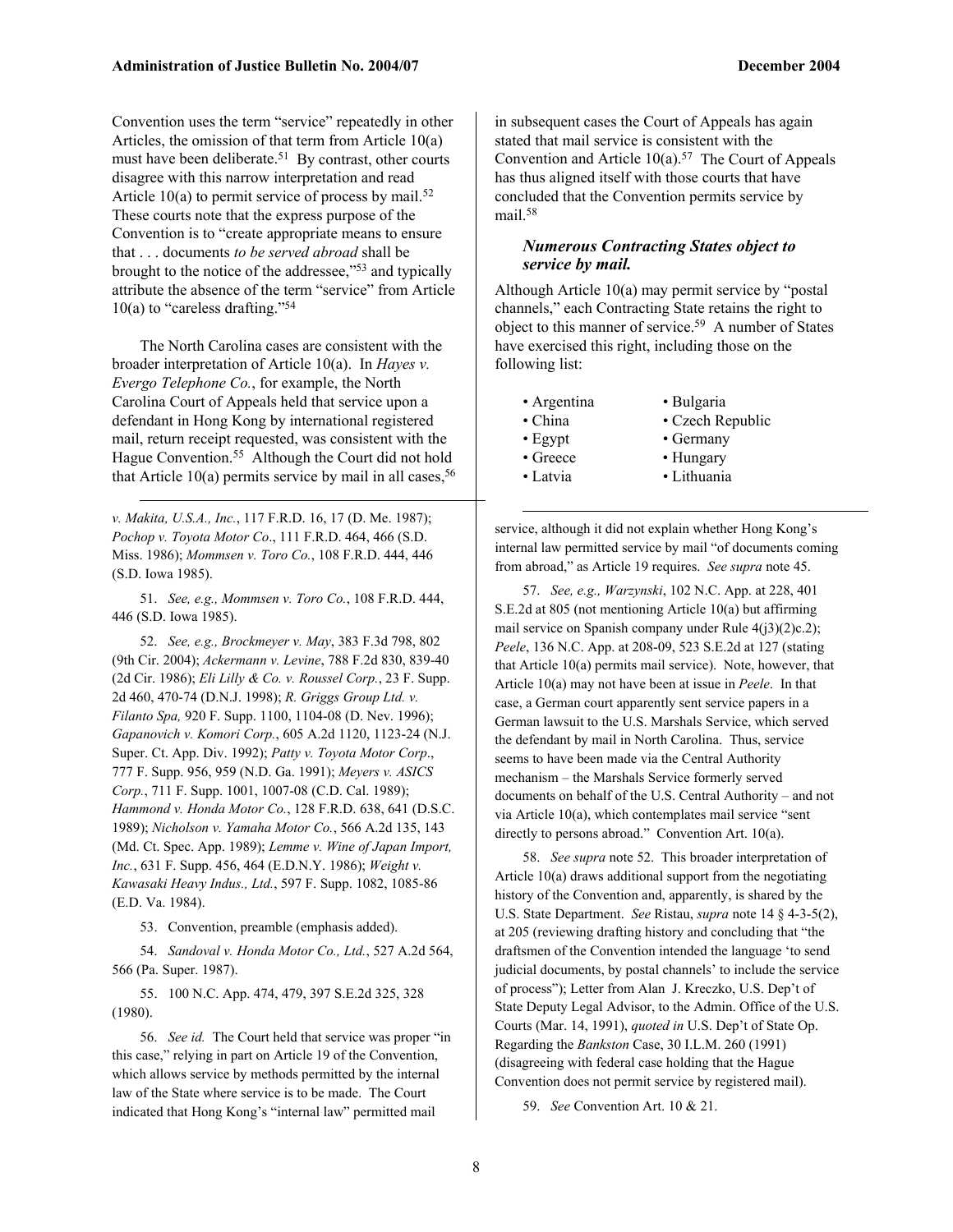- Luxembourg Norway • Poland • Rep. of San Marino
- Rep. of South Korea Slovak Republic
- Sri Lanka Switzerland
- Turkey Ukraine
- Venezuela $60$

 $\overline{a}$ 

Courts have generally held that service by mail is improper in the countries that have objected to Article  $10(a)$ .<sup>61</sup> The few relevant North Carolina cases are consistent with this rule. In *Hayes*, for example, the Court of Appeals upheld service by mail upon a defendant in Hong Kong, finding "particularly compelling the fact that . . . Hong Kong has not objected to any portion of Article 10."62 Likewise, in *Tataragasi v. Tataragasi*, the Court of Appeals held that Article 10(a) did not authorize service on a defendant in Turkey, which has objected to service by mail.63 Therefore, litigants may not effect service by

60. *See* Fed. R. Civ. P. 4, accompanying materials (listing declarations of Contracting States); U.S. Dep't of State flyer, *Hague Convention on the Service Abroad of Judicial and Extra-Judicial Documents in Civil and Commercial Matters* <http://travel.state.gov/law/ hague service.html> (listing States that have objected to service via postal channels); Hague Conference on Private Int'l Law, *Declarations of the Republic of Hungary* <http://hcch. evision.nl/index\_en.php?act =status.comment& csid=912& disp=resdn>; *Declarations of the Republic of San Marino* <http://hcch.e-vision.nl/index\_en.php?act= status.comment& csid=437&disp=resdn>; *Declarations of the Republic of Bulgaria* <http://hcch.e-vision.nl/index\_en.php?act=status. comment&csid=28&disp=resdn> (last visited Nov. 30, 2004).

61. *See, e.g., Shenouda v. Mehanna*, 203 F.R.D. 166, 171 (D.N.J. 2001); *Davies v. Jobs & Adverts Online, Gmbh*, 94 F. Supp. 2d 719, 721 n.6 (E.D. Va. 2000); *Lyman Steel Corp. v. Ferrostaal Metals Corp.*, 747 F. Supp. 389, 399-400 (N.D. Ohio 1990); *Dr. Ing. H.C.F. Porsche A.G. v. Superior Court*, 123 Cal.App.3d 755, 761-62 (Cal. Ct. App. 1981); *see also DeJames v. Magnificence Carriers, Inc.,* 654 F.2d 280, 288 (3d Cir.1981) (Convention authorizes methods of service in addition to Central Authority mechanism "as long as the nation receiving service has not objected to the method used").

62. 100 N.C. App. at 479, 397 S.E.2d at 328; *see also Peele*, 136 N.C. App. at 208-09, 523 S.E.2d at 127 (noting that the Convention authorizes service by mail and that the United States had not objected to such service).

63. *See* 124 N.C. App. at 263, 477 S.E.2d at 243 (approving service notwithstanding this defect after holding that formal defects in service are not necessarily fatal in child mail upon parties located in the Contracting States listed above. Service by mail is permitted, however, in the remaining States listed in Table A.<sup>64</sup>

The fact that Article 10(a) permits service by mail in a particular State, however, does not end the inquiry, because Article 10(a) says nothing about what procedures, if any, govern mail service. The following sections therefore address two unanswered procedural questions. First, must parties attempting mail service in a Contracting State comply with North Carolina Rule of Civil Procedure  $4(j3)(2)c.2$ , the only provision that expressly authorizes service by mail in foreign countries? Second, must service papers be translated into an official language of the country in which service is to be made, or translated into a language spoken by the defendant?

# *Procedural requirements governing service by mail*

Rule  $4(i3)(2)$  authorizes a number of alternative methods of service in cases where there is no "internationally agreed means of service" or "the applicable international agreement allows other means of service."65 Of particular relevance here is  $4(j3)(2)c.2$ , the only provision in the Rules of Civil Procedure expressly to authorize international mail service.<sup>66</sup> The rule imposes two significant

custody cases where defendant has actual notice of the action).

 $\overline{a}$ 

64. The fact that a State has not objected to a method of service, however, does not necessarily mean that the State's courts will enforce the resulting U.S. judgment. Japan, for example, does not object to service by mail but has stated that its failure to object "does not necessarily imply that [mail service] . . . is considered valid service in Japan; it merely indicates that Japan does not consider it as an infringement of its sovereign power." *See* Hague Conf. on Private Int'l Law: Special Comm'n Report on the Operation of the Hague Service Convention and the Hague Evidence Convention, 28 Int'l Legal Mat. 1556, 1561 (1989); *see also* U.S. Dep't of State flyer, *Service of Process in Japan* <http://travel.state.gov/law/japan\_service.html> (noting potential enforcement problems) (last visited Nov. 30, 2004).

65. G.S. § 1A-1, Rule 4(j3)(2).

66. Although Rule  $4(j)(1)c$  authorizes service "within or without" North Carolina by registered or certified mail, return receipt requested, this general service provision presumably does not authorize international mail service in a manner inconsistent with the more specific provisions contained in Rule 4(j3). *Cf. Fowler v. Valencourt*, 334 N.C. 345, 349, 435 S.E.2d 530, 532 (1993) ("Where one of two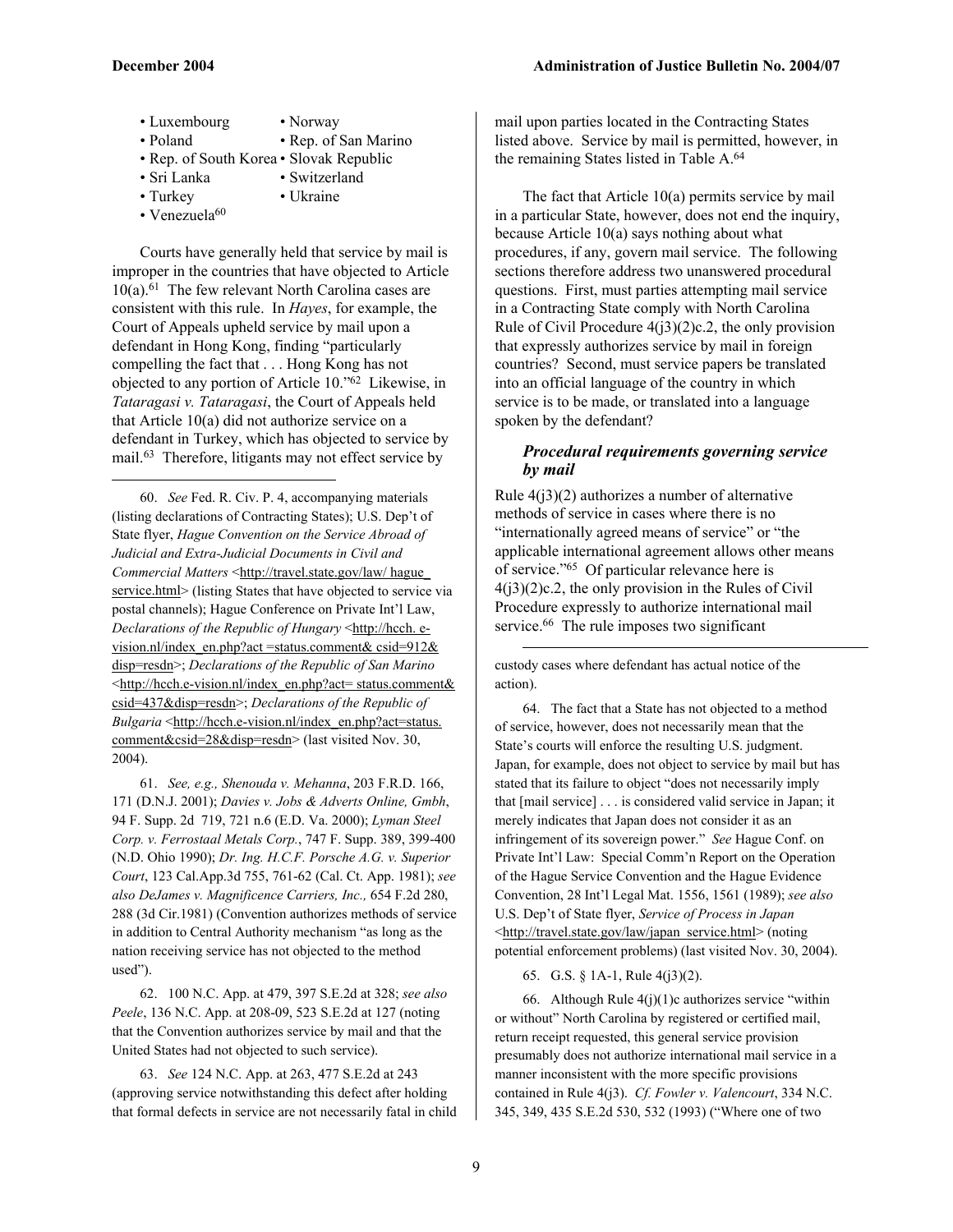requirements: service must be by "any form of mail requiring a signed receipt," and the documents must be "addressed and dispatched by the clerk of court to the party to be served."67 These procedures generally must be followed if there is no "internationally agreed means" of mail service available under Rule  $4(i3)(1)$ , as when the party to be served is located in a country that has not ratified or acceded to the Hague Convention. The question remains, however, whether service by mail must *always* satisfy Rule 4(j3)(2)c.2, even when the party to be served is located in a Contracting State.

The answer to this question depends on whether Rule  $4(j3)(1)$  authorizes the use of all methods of service identified by the Convention. Recall that Rule  $4(j3)(1)$  directs litigants to effect service "[b]y any internationally agreed means . . . such as those means authorized by the Hague Convention." Because the Convention clearly authorizes use of its Central Authority mechanism, this method of service is available to litigants under Rule  $4(j3)(1)$ .<sup>68</sup> But matters are not so clear with respect to Article 10(a).

Is service via postal channels an "internationally agreed means" of service, or one "authorized" by the Convention? If it is, then this method of service is available under Rule  $4(j3)(1)$ . And, because neither Rule  $4(i3)(1)$  nor Article 10(a) require any particular type of mail service, $69$  litigants could presumably use any form of mail reasonably calculated to notify the defendant of the action.<sup>70</sup> By contrast, if Article 10(a)

statutes might apply to the same situation, the statute which deals more directly and specifically with the situation controls over the statute of more general applicability."). Likewise, although 4(j3)(2)a authorizes service "in a manner prescribed by the law of the foreign country for service in that country in an action in any of its courts of general jurisdiction," it is unlikely that this provision was intended to authorize international service by mail. *See, e.g., Brockmeyer v. May*, 383 F.3d 798, 806-08 (9th Cir. 2004) (so holding with respect to Fed. R. Civ. P.  $4(f)(2)(A)$ .

67. G.S. § 1A-1, Rule 4(j3)(2)c.2.

 $\overline{a}$ 

68. *See* Born, *supra* note 11 at 808 n.5(b).

69. *See* Ristau, *supra* note 14 § 4-3-5(2), at 205 (quoting report on draft Convention: "The Commission did not accept the proposal that postal channels be limited to registered mail").

70. *See* G.S. § 1A-1, Rule 4(j3)(1) (authorizing service by any internationally agreed means reasonably calculated to give notice); *see also Mullane*, 339 U.S. at 314 (due process

merely *permits* litigants to use postal channels *if* forum law specifically authorizes them to do so, a North Carolina plaintiff arguably would have to comply with Rule  $4(j3)(2)c.2.^{71}$ 

Although there is little law in North Carolina or elsewhere on this issue, there is some reason to believe that international mail service must comply with Rule  $4(i3)(2)c.2$ . First, if the Convention is meant to authorize mail service even where forum law provides no such authority, then the text of Article 10(a) is poorly suited to achieving that goal. Article 10(a) simply provides that the Convention "shall not interfere with . . . the freedom" to send documents by mail.72 This of course begs the question: what freedom? Presumably, if a litigant is "free" to effect service in a particular way, it is because other (non-Convention) law authorizes service to be made in that manner.<sup>73</sup>

The negotiating history of the Convention appears to be consistent with the view that forum law must authorize international mail service. According to a report on the text of the draft convention:

It should be stressed that in permitting the utilization of postal channels, provided the state of destination does not object, the draft convention did not intend to pass on the validity of this mode of transmission under the law of the forum state: in order for the postal channel to be utilized, it is necessary

requires notice reasonably calculated to apprise defendant of the action and an opportunity to present objections).

71. Because under this reading the Convention would allow, but not authorize, service by "postal channels," the mail service provisions of Rule  $4(j3)(2)$  would be available. *See* G.S. § 1A-1, Rule 4(j3)(2) (listing service methods available if there is no "internationally agreed means" of service or if the "applicable international agreement" allows other methods).

72. Compare this language to the detailed provisions governing service via the Central Authority mechanism. *See* Convention Art. 3-7.

73. *Cf. Schlunk*, 486 U.S. at 700 (looking to forum law to determine whether service required transmittal of document abroad, thus implicating the Convention).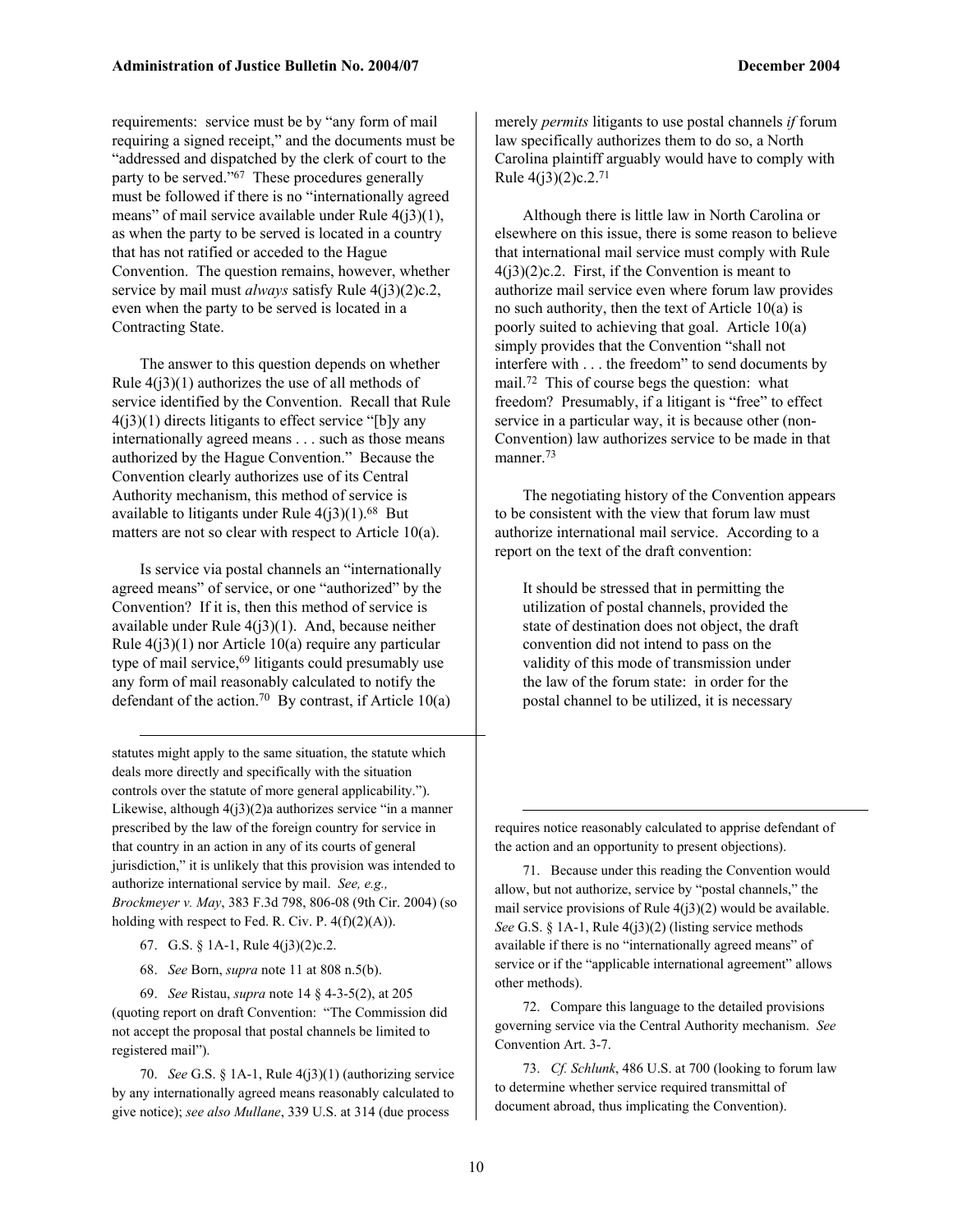that it be authorized by the law of the forum state<sup>74</sup>

Although this report commented on a prior draft of Article 10, except for "minor editorial changes" the final text corresponds to that of the draft.75

The U.S. Department of State likewise appears to assume that international mail service must comply with Fed. R. Civ. P.  $4(f)(2)(C)(ii)$ , the federal counterpart to North Carolina's Rule 4(j3)(2)c.2. A Department of State circular discussing service of legal documents abroad states:

# **SERVICE BY INTERNATIONAL REGISTERED MAIL:** *(Rule 4(f)(2)(C)(ii),*

*F.R. Cv. P.)* registered or certified mail, return receipt requested may be sent to most countries in the world. Rule  $4(f)(2)(C)$ provides that this method of service may be used unless prohibited by the law of the foreign country.76

Notwithstanding the text of Article 10(a) and the negotiating and interpretive history discussed above, federal courts have disagreed about the need to comply with the procedures set out in federal Rule 4. Some courts have held that the Convention provides independent authority for international mail service regardless whether the serving party complies with Rule 4.77 Other courts, however, have required

74. Ristau, *supra* note 14 § 4-3-5(2), at 205 (quoting Service Convention Negotiating Document at 90) (translated from French by Ristau).

75. *See id.* (citing Service Convention Negotiating Document at 373).

 $\overline{a}$ 

76. U.S. Department of State flyer, *Service of Legal Documents Abroad* ¶ E <http://travel.state. gov/law/ service\_general.html> (last visited Nov. 30, 2004). The Department of State flyer lists no source of authority for international mail service other than Fed. R. Civ. P.  $4(f)(2)(C)(ii)$ , the text of which is identical to that of North Carolina's Rule  $4(j3)(2)c.2$ .

77. These courts typically have reached this conclusion by reasoning that the Convention "supplements" federal Rule 4, rather than by interpreting Rule  $4(f)(1)$  – the twin of N.C. Rule 4(j3)(1) – to authorize international mail service. *See, e.g., Ackermann v. Levine*, 788 F.2d 830, 840 (2d Cir. 1986) (evaluating service by German plaintiff on U.S. defendant and stating that the Convention "'supplements' – and is manifestly *not* limited by – [federal] Rule 4"); *Modefine, S.A. v. Burlington Coat Factory Warehouse Corp.*, 164 F.R.D. 24,

litigants to comply with federal Rule 4. In *Brockmeyer v. May*, 78 for example, a federal district court declined to set aside a default judgment that had been entered against a company registered under the law of the United Kingdom. The defendant had been served by ordinary first class mail addressed and dispatched by the plaintiff. The Ninth Circuit Court of Appeals reversed, explaining that, although the Hague Convention *permitted* mail service, "Article 10(a) does not itself affirmatively authorize international mail service."79 The Court reasoned:

[W]e must look outside the Hague Convention for affirmative authorization of the international mail service that is merely not forbidden by Article 10(a). Any affirmative authorization of service by international mail, and any requirements as to how that service is to be accomplished, must come from the law of the forum in which the suit is filed.<sup>80</sup>

Based on this reasoning, the court held that the plaintiff's chosen method of service – sending the summons and complaint by ordinary first class mail to a post office address for the defendant – was not authorized by any provision of federal Rule 4. This holding echoes that of *Borschow Hospital & Medical Supplies, Inc. v. Burdick-Siemens Corp.*, in which a federal district court concluded that service must conform to the international mail provisions of federal Rule  $4^{81}$ 

The few North Carolina cases to address the validity of international mail service do not make clear whether service must comply with Rule  $4(3)(2)c.2$ . At times, courts seem to have assumed that parties

25-26 (S.D.N.Y. 1995) (applying *Ackerman* to service by U.S. plaintiff on foreign defendant: "Even though the use of international registered mail may be invalid under Fed. R. Civ. P. 4 to effectuate service upon a foreign party, the rule of this Circuit is clear and broad: the Hague Convention "'supplements'" the Federal Rules thereby providing an independent manner of service").

- 78. 383 F.3d 798 (9th Cir. 2004).
- 79. *Id.* at 803.

 $\overline{a}$ 

80. *Id.* at 804.

81. 143 F.R.D. 472, 486 (D. Puerto Rico 1992) (mail service on a foreign defendant is proper but must conform to the international mail service provisions of Fed. R. Civ. P. 4, then contained in Rule 4(i)).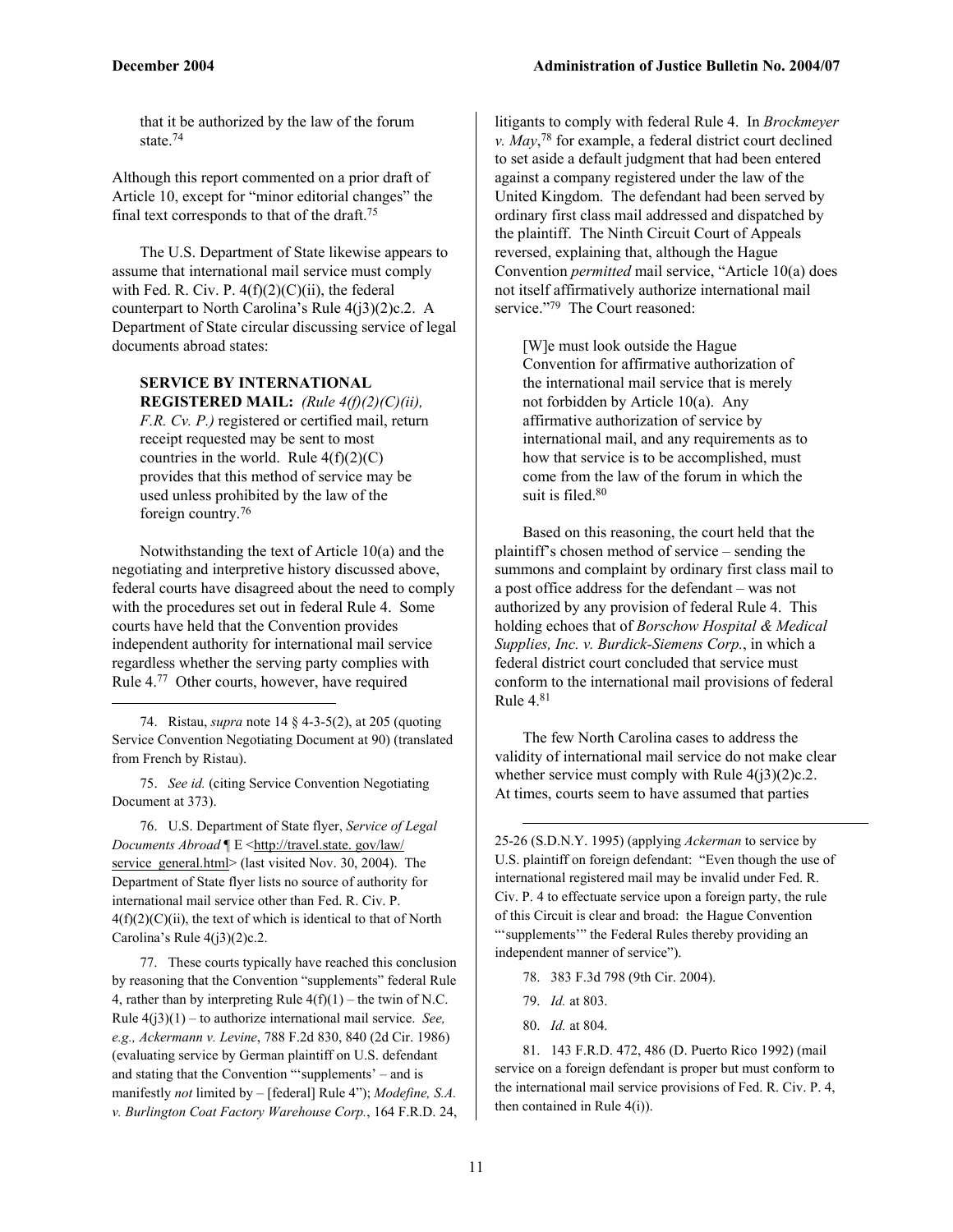must comply with the rule. In *Warzynski v. Empire Comfort Systems*, for example, the Court of Appeals upheld service by mail on a Spanish defendant. In a brief analysis, the Court noted that the plaintiff had complied with Rule 4(j3)(2)c.2.82 Likewise, in *Hocke v. Hanyane*, the Court of Appeals affirmed a default judgment entered against a South African defendant after evaluating whether service complied with Rule  $4(j3)(2)c.2.^{83}$  These holdings are consistent with the text of Rule 4(j3) itself, which requires that "[p]roof of service by mail shall include an affidavit or certificate of addressing and mailing *by the clerk of court.*"84

In *Hayes v. Evergo Telephone Company, Ltd.*, however, the Court of Appeals upheld the validity of mail service upon a defendant in Hong Kong, even though the plaintiff, rather than the clerk, apparently mailed the service papers.85 Although the Court discussed whether Article 10(a) permitted service by mail and ultimately concluded that service "was in conformity with the provisions of the Hague Convention," it did not discuss the fact that service was *not* in conformity with Rule 4(j3)(2)c.2. 86

Under North Carolina law, therefore, it is not certain whether international mail service must comply with Rule  $4(j3)(2)c.2$ . A variety of factors, however, suggest that litigants must comply with the rule. As discussed above, these factors include the text and negotiating history of the Convention, which arguably

82. 102 N.C. App. at 228, 401 S.E.2d at 805 ("Rule 4(j3) establishes procedures for service of process in a foreign country. The rule allows for service by any form of mail requiring a signed receipt and addressed and dispatched by the clerk of court to the party to be served.").

 $\overline{a}$ 

83. 118 N.C. App. at 632-634, 456 S.E.2d at 859-60.

84. G.S. § 1A-1, Rule 4(j3) (emphasis added).

85. *See* 100 N.C. App. at 476, 397 S.E.2d at 327 (noting that "Plaintiff effected service of process . . . by sending the summons, together with the complaint via registered mail, return receipt requested").

86. *Id.* at 479, 397 S.E.2d at 328. And in *Tataragasi v. Tataragasi*, 124 N.C. App. 255, 477 S.E.2d 239 (1996), the Court of Appeals upheld the validity of service by mail, in a child custody action, on a defendant in Turkey, even though Turkey has objected to Article 10(a) *and* the plaintiff failed to comply with Rule 4(j3)(2)c.2. *Tataragasi* is an unusual case, however, and the Court appeared to limit its holding to child custody cases in which the plaintiff attempts in good faith to comply with the Convention and the defendant has actual notice of the action. *See id*. at 264, 477 S.E.2d at 244.

suggest that service by mail is not an "internationally agreed means" of service available to litigants under Rule  $4(j3)(1)$ .<sup>87</sup> Moreover, by requiring an affidavit or certificate from the clerk as proof of service by mail, Rule  $4(i3)$  arguably envisions compliance with  $4(j3)(2)c.2$  in all cases. Until the appellate courts provide definitive guidance on this issue, a litigant who wishes to use the mails to serve a party located in a Contracting State to the Hague Convention would be

#### *Translation requirements for service papers*

prudent to comply with Rule  $4(j3)(2)c.2.^{88}$ 

A plaintiff's failure to comply with Rule  $4(i3)(2)c.2$  is only one of the grounds on which a defendant may challenge international mail service. Another common challenge is to the plaintiff's failure to translate the service papers.<sup>89</sup> This challenge typically takes one of two forms. In some cases, a defendant may argue that the Hague Convention requires translation into the official language of the country in which service is made. As will be explained, courts are nearly uniform in rejecting this argument. A more serious objection is that due process requires that the summons and

87. Though the text of the Convention and Rule  $4(j3)$ may permit this reading, note the potential for unusual (arguably undesirable) results if a similar analysis is applied to the Convention's other "alternative" service methods. Consider, for example, an interpretation under which the Central Authority mechanism is the only "internationally agreed means" of service available under Rule 4(j3)(1). *See supra* note 48 (quoting Art. 8-10, each of which, like Article 10(a), refers to the "free[dom]" to use particular service methods). Under this interpretation, litigants could use the Convention's numerous "alternative" service methods only if they were listed in Rule  $4(j3)(2)$  or ordered by the court under Rule 4(j3)(3). *See* Born, *supra* n. 11 at 808 n.5(c). But Rule  $4(j3)(2)$  does not list some of the Convention's "alternative" service methods, such as service through diplomatic or consular channels. *See id.* & n.5(d) (also noting that Convention might "supplement" Rule 4).

88. Note that Rule  $4(i3)(3)$  permits service upon defendants in foreign countries "[b]y other means not prohibited by international agreement as may be directed by the court." Under this rule, mail service that did not comply with  $4(3)(2)c.2$  might be proper if made pursuant to a court order and if the method chosen was not prohibited by an international agreement. *See, e.g., Brockmeyer*, 383 F.3d at 805-06; *Levin v. Rush Trading Co.*, 248 F. Supp. 537, 540 (S.D.N.Y. 1965) (upholding service by ordinary mail on defendant and his attorneys pursuant to court order).

89. *See, e.g., State ex rel. Dusselberg v. Peele*, 136 N.C. App. 206, 211, 523 S.E.2d 125, 128 (1999).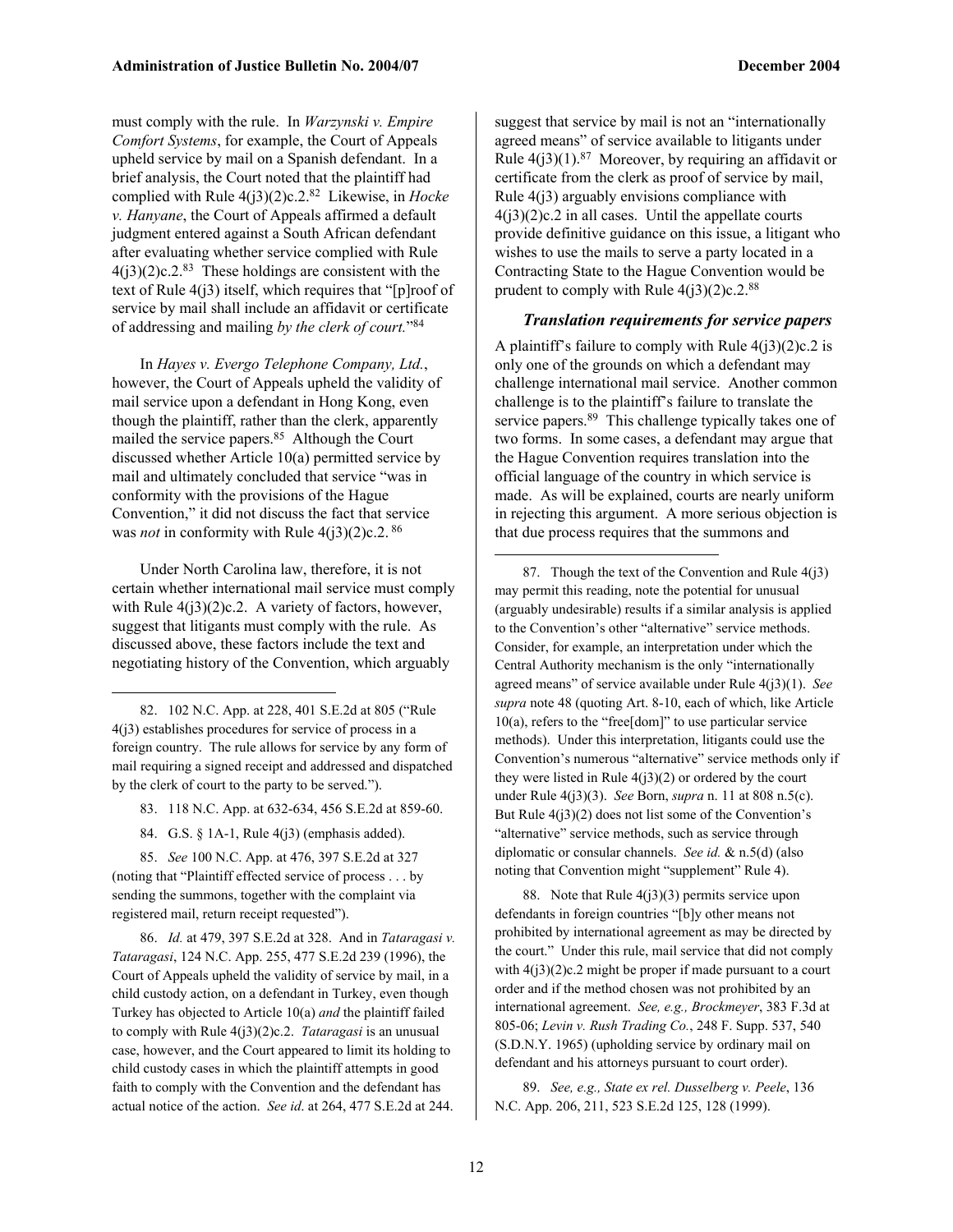complaint be translated into a language understood by the defendant. Each of these potential objections to service is addressed below.

Litigants who attempt service through the receiving State's Central Authority may be required to translate the summons and complaint into an official language of the receiving State. Recall that service via the Central Authority mechanism includes three potential methods of service: service "by a method proscribed by [the receiving State's] internal law" for service in domestic actions upon persons located within its territory; service by a method requested by the serving party; or voluntary acceptance by the party being served.<sup>90</sup> Under Article 5 of the Convention, Contracting States may require translation of documents served by the first of these methods.<sup>91</sup>

In a number of cases, defendants have attempted to extend this translation requirement to service by mail. The text of the Convention offers little support for such a requirement: Article 10 does not expressly authorize receiving States to impose translation requirements, and Article 5 is plainly limited to service via the receiving State's Central Authority.92 Nor do the federal or relevant state rules of civil procedure contain such a requirement. Not surprisingly, then, in virtually every case courts have limited the Convention's translation provisions to service via the Central Authority mechanism.93

1

91. *See id.*; *see also* Ristau, *supra* note 14 § 4-2-3(5), at 184-89 (discussing translation requirement); Born, *supra* note 11 at 802-03 (same).

92. *See* Convention Art. 5 ("If the document is to be served under the first paragraph above [referring to Central Authority mechanism], the Central Authority may require" translation).

93. *See, e.g., Taft v. Moreau*, 177 F.R.D. 201, 204 (D. Vt. 1997); *Parsons v. Bank Leumi Le-Israel, B.M.*, 565 So. 2d 20, 25 (Ala. 1990); *Hammond v. Honda Motor Co., Ltd.*, 128 F.R.D. 638, 640 (D.S.C. 1989); *Lemme v. Wine of Japan Import, Inc.*, 631 F. Supp. 456, 464 (E.D.N.Y. 1986); *Weight v. Kawasaki Heavy Indus., Ltd.*, 597 F. Supp. 1082, 1086 (E.D. Va. 1984). *But see Borschow Hospital & Med. Supplies, Inc. v. Burdick-Siemens Corp.*, 143 F.R.D. 472, 480 (D. Puerto Rico 1992) (holding that service by mail must be translated in order to achieve the notice goals of service, although not basing this holding on the Convention).

The North Carolina appellate courts have not clearly addressed whether Rule 4(j3) requires litigants to translate service documents. The most pertinent case appears to be *State ex rel. Dusselberg v. Peele*, 94 in which the Court of Appeals entertained a North Carolina defendant's challenge to the alleged failure to translate a summons and complaint. In *Peele*, the U.S. Marshals Service received process issued by a German court in a child support action and served the defendant by mail. The German court entered a judgment against the defendant, which the plaintiff registered in North Carolina. The defendant moved to vacate registration of the judgment, in part because the service papers he received allegedly had not been translated into English. The Court of Appeals, however, held that the evidence was sufficient to find that the defendant had, in fact, received a translation of the summons and complaint and, therefore, that "the trial court could have found that defendant was properly served."95

For a number of reasons, however, *Peele* does not answer whether Rule  $4(j3)$  or Article 10(a) require translation of service documents. First, the defendant in *Peele* appears to have been served via the Central Authority mechanism, and the case therefore did not require interpretation of Article  $10(a)$ .<sup>96</sup> Second, the mail service in *Peele* was accomplished under Rule  $4(j)(1)(c)$ , and the Court of Appeals therefore was not required to interpret Rule  $4(j3)$ , which governs service of U.S. process on defendants in foreign countries.97 Third, the *Peele* court did not expressly hold that a translation was required and did not identify the source of such a requirement.

The likeliest source of any translation requirement – whether documents are served by mail or any other means – is the constitutional requirement of due process, which guarantees a defendant "notice reasonably calculated, under all the circumstances, to

94. 136 N.C. App. 206, 523 S.E.2d 125 (1999).

95. *Id.* at 211, 523 S.E.2d at 128.

96. Until recently, the U.S. Marshals Service handled service for the U.S. Central Authority, the Department of State. *See, e.g., Ackerman v. Levine*, 788 F.2d 830, 839 n.8 (2d Cir. 1986). Thus, service in *Peele* appears to have been made by the first method authorized by Article 5: service by the Central Authority in a manner prescribed by the internal law of the receiving State. *See* Convention Art. 5; *see also supra* note 57 (discussing *Peele*).

97. *See Peele*, 136 N.C. App. at 208, 523 S.E.2d at 127.

<sup>90.</sup> *See* Convention Art. 5; *see also supra* notes 35-38 and accompanying text (discussing Central Authority mechanism).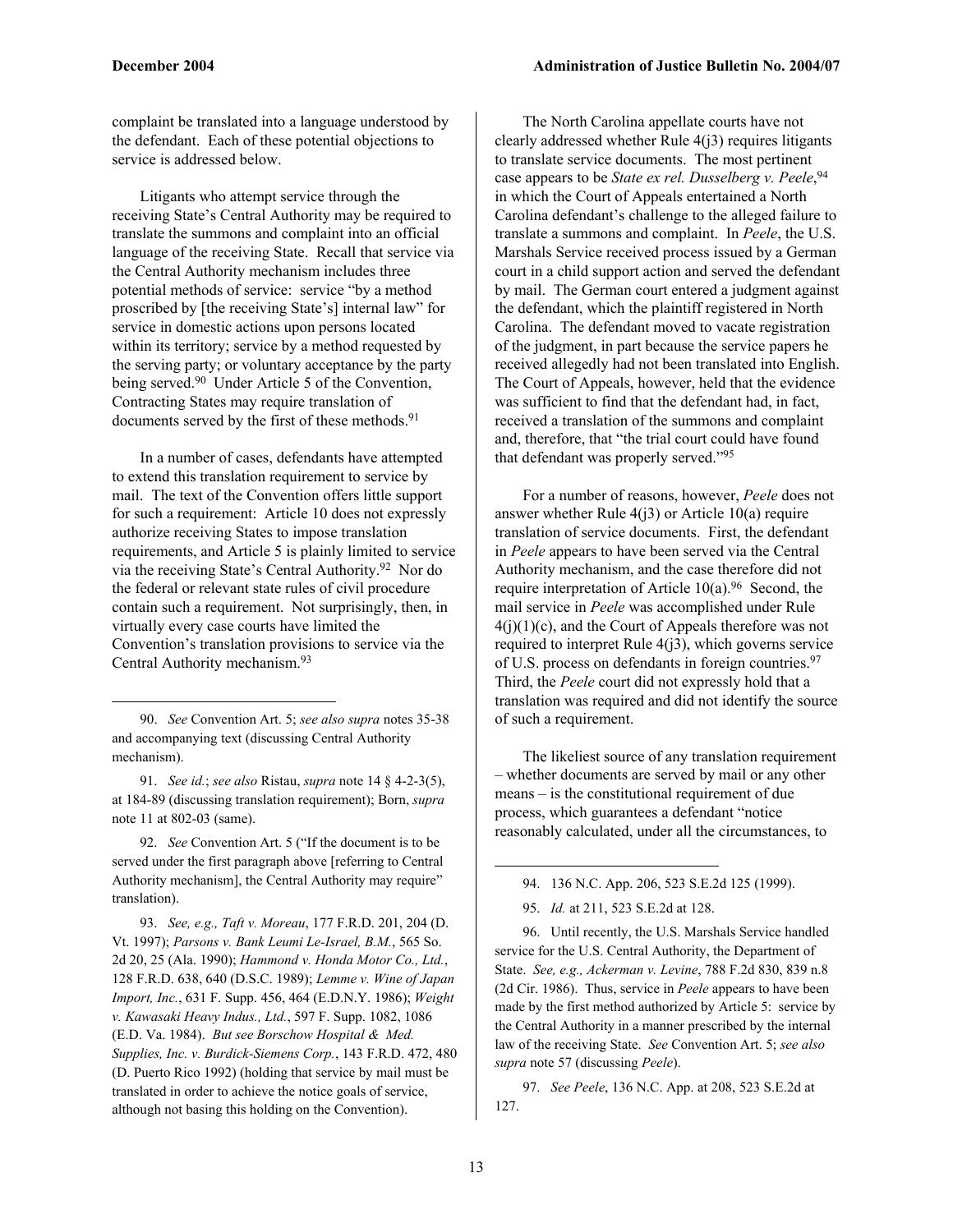apprise [him or her] of the pendency of the action and afford . . . an opportunity to present [his or her] objections."98 As a number of courts have noted, due process may require service of documents translated into a language understood by the defendant. $99$  Like these courts, the Court of Appeals in *Peele* seems to have been concerned primarily with whether the defendant received notice sufficient to enable him to understand the action and to present any objections. Indeed, the Court emphasized that the defendant had received and signed for the summons and complaint, had taken these papers to his lawyer, and had acknowledged "'that he knew what [the papers were] concerning."100

In this respect, *Peele* is consistent with numerous cases from other jurisdictions and indicates that, in North Carolina, failure to translate documents into a language understood by the defendant may raise due process concerns. Whether due process requires translation in a particular case will necessarily be a fact-specific inquiry.101 A thorough discussion of this due process issue is beyond the scope of this bulletin, but as a general rule courts have upheld service of untranslated documents where the defendant understands the documents or takes the papers to an attorney who understands them. $102$  In other cases,

98. *Mullane*, 339 U.S. at 314; *McDonald's Corp. v. Dwyer*, 338 N.C. 445, 448, 450 S.E.2d 888, 891 (1994).

-

99. *See, e.g., Mario Valente Collezioni, Ltd. v. Confezioni Semeraro Paolo, S.R.L.*, 115 F. Supp. 2d 367 (S.D.N.Y. 2000); *Lafarge Corp. v. M/V MACEDONIA HELLAS*, 2000 WL 687708 at \*12 (E.D. La. 2000); *Heredia v. Transport S.A.S., Inc.*, 101 F. Supp. 2d 158, 162 (S.D.N.Y. 2000); *Taft v. Moreau*, 177 F.R.D. 201, 204 (D. Vt. 1997); *Lemme v. Wine of Japan Import, Inc.*, 631 F. Supp. 456 (E.D.N.Y. 1986); *Parsons v. Bank Leumi Le-Israel, B.M.*, 565 So. 2d 20, 25 (Ala. 1990).

100. 136 N.C. App. at 211, 523 S.E.2d at 128.

101. *See, e.g., Bliek v. Palmer*, 102 F.3d 1472, 1475 (8th Cir. 1997) ("Due process is a flexible concept and a determination of what process is due, or what notice is adequate, depends upon the particular circumstances involved."); *James Madison Ltd. by Hecht v. Ludwig*, 82 F.3d 1085, 1099 (D.C. Cir. 1996) (precise requirements of due process depend on circumstances; in every case, adequate notice and opportunity to be heard is required).

102. *See, e.g., Confezioni Semeraro Paolo, S.R.L.*, 115 F. Supp. 2d at 372 (serving untranslated summons and complaint on Italian defendant did not violate due process where defendant immediately took papers to English

failure to translate service papers may violate a defendant's right to due process.

# **Service of process on members of the U.S. armed forces**

Lawsuits requiring international service of process frequently involve members of the U.S. Armed Forces stationed abroad. Members of the Armed Forces are subject to the same rules governing service of process as other persons living abroad.<sup>103</sup> Military policies, however, can affect the method and availability of service in particular cases. This section briefly discusses how these policies impact service on members of the Armed Forces. Readers interested in a more thorough treatment of service of process on members of the Armed Forces should read Administration of Justice Bulletin No. 2004/08, *Service of Process and the Military* (Dec. 2004).

Military authorities are not responsible for serving process on members of the Armed Forces or civilians working or residing on military installations.<sup>104</sup> Military authorities, however, will generally determine whether a servicemember will accept service and will convey documents to the servicemember if he or she agrees to accept them. Absent voluntary acceptance, however, military authorities generally play no further role in service and, instead, inform the serving party to

speaking attorney); *Lafarge Corp.*, 2000 WL 687708 at \*12 (serving untranslated documents did not violate due process where defendant did not claim inability to understand documents); *Heredia*, 101 F. Supp. 2d at 162 (no due process violation where evidence demonstrated some competence in English and defendant signed return receipt that accompanied service of process); *Taft*, 177 F.R.D. at 204 (service of untranslated document did not violate due process where defendants did not claim lack of notice or inability to understand document); *Lemme*, 631 F. Supp. at 464 (no due process violation where summons, but not complaint, was translated into defendant's language).

103. Rule  $4(j3)$  applies to "service upon a defendant . . . effected in a place not within the United States" and does not distinguish members of the Armed Forces from other civil litigants.

104. The military has generally avoided directly serving process on servicemembers, in part due to a concern that providing such assistance to civil litigants would violate the Posse Comitatus Act, 18 U.S.C. § 1385, which criminalizes "willfully us[ing] any part of the Army or the Air Force as a posse comitatus or otherwise to execute the laws." *See* Cook, *supra* note 8 at 173.

-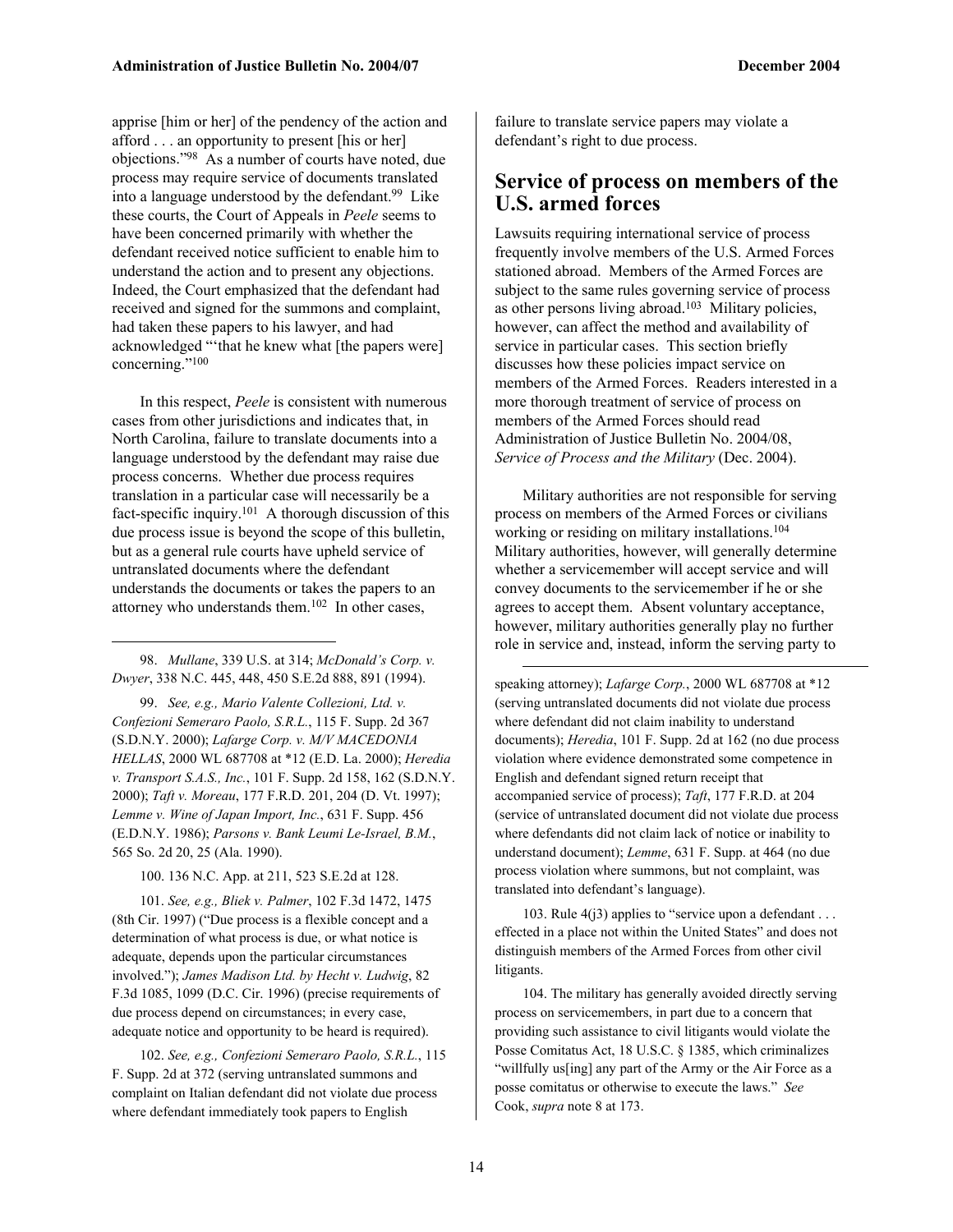comply with service procedures established by the law of the pertinent foreign country.105

A servicemember stationed abroad in a Contracting State may be served by the Central Authority of that State. In certain cases, however, the Central Authority mechanism may be unavailable or inefficient. For example, the foreign Central Authority may not have the right to enter the military installation to serve process. Whether the Central Authority has this right is governed by the applicable Status of Forces agreement between the United States and the country in which the military installation is located. If not allowed to enter the installation, the Central Authority may attempt service outside the installation, but there is no guarantee that it will successfully complete service. Some foreign Central Authorities, moreover, may decline to attempt service at all under the applicable Status of Forces agreement.106

Because the Central Authority mechanism may be unreliable or inefficient, many litigants attempt to serve members of the Armed Forces via international mail. Once again, the same rules governing mail service apply to servicemembers as to civilians who are not affiliated with the military. Therefore, as discussed above, litigants would be prudent to comply with the requirements of Rule  $4(13)(2)c.2$  in all cases, even if the servicemember is stationed in a Contracting State. And, as discussed above, service by mail is not allowed in those countries that have objected to service by "postal channels."107

The Department of Defense operates Military Post Offices (MPOs) for military personnel overseas or on ships where the U.S. Postal Service does not operate.108 Military policy appears to require MPO

105. *See* 32 C.F.R. 516.12(c) (Army regulation establishing policies for service of state court process outside the U.S.); 32 C.F.R. 516.13 (listing contact information for those seeking assistance or information concerning service of process overseas); 32 C.F.R. § 720.20(a)(2) (Navy policies governing service of out-of-state process).

106. *See* U.S. Dep't of State Flyer, *Service of Legal Documents Abroad* | N (Sept. 2000) <http://travel.state.gov/ law/service\_general.html> (last visited Nov. 30, 2004).

107. *See supra* page 9.

 $\overline{a}$ 

108. *See* U.S. Dep't of Defense, Dir. 4525.6-M, DEPARTMENT OF DEFENSE POSTAL MANUAL at 17 (Aug. 15, 2002). Servicemembers in the Army or Air Force have Army Post Office (APO) addresses, and members of the

personnel to obtain the addressee's signature prior to delivering mail for which a return receipt has been requested and to "return the receipt(s) promptly to the source."<sup>109</sup> If a servicemember refuses to accept certified or registered mail, MPO personnel should endorse the document "refused" and return it to the sender.<sup>110</sup> Proof that the summons and complaint were delivered to the servicemember should therefore be available in most cases.

# **Conclusion**

International service of process, though "complex and time consuming,"111 has become considerably more regularized in recent years. If the Hague Convention applies, the receiving State's Central Authority may be able to serve the summons and complaint. Moreover, service by mail is often available, both in countries where the Hague Convention applies and in countries not party to such international agreements. Rule  $4(i3)(2)c.2$  establishes the procedures governing mail service. While there remains some question whether these procedures must be followed to complete mail service in Contracting States to the Hague Convention, there is a substantial argument that litigants must comply with Rule  $4(j3)(2)c.2$  in all cases. Because members of the U.S. Armed Forces must be served in the same manner as civilian litigants, these procedures apply to mail service on members of the military as well.

Coast Guard, Navy, and Marine Corps. have Fleet Post Office (FPO) addresses. *See id.*

109. *Id.* ¶ C3.2.7.1.10, at 73.

110. *See id.* ¶ C3.2.5.8.1, at 71.

111. *See supra* note 10.

-